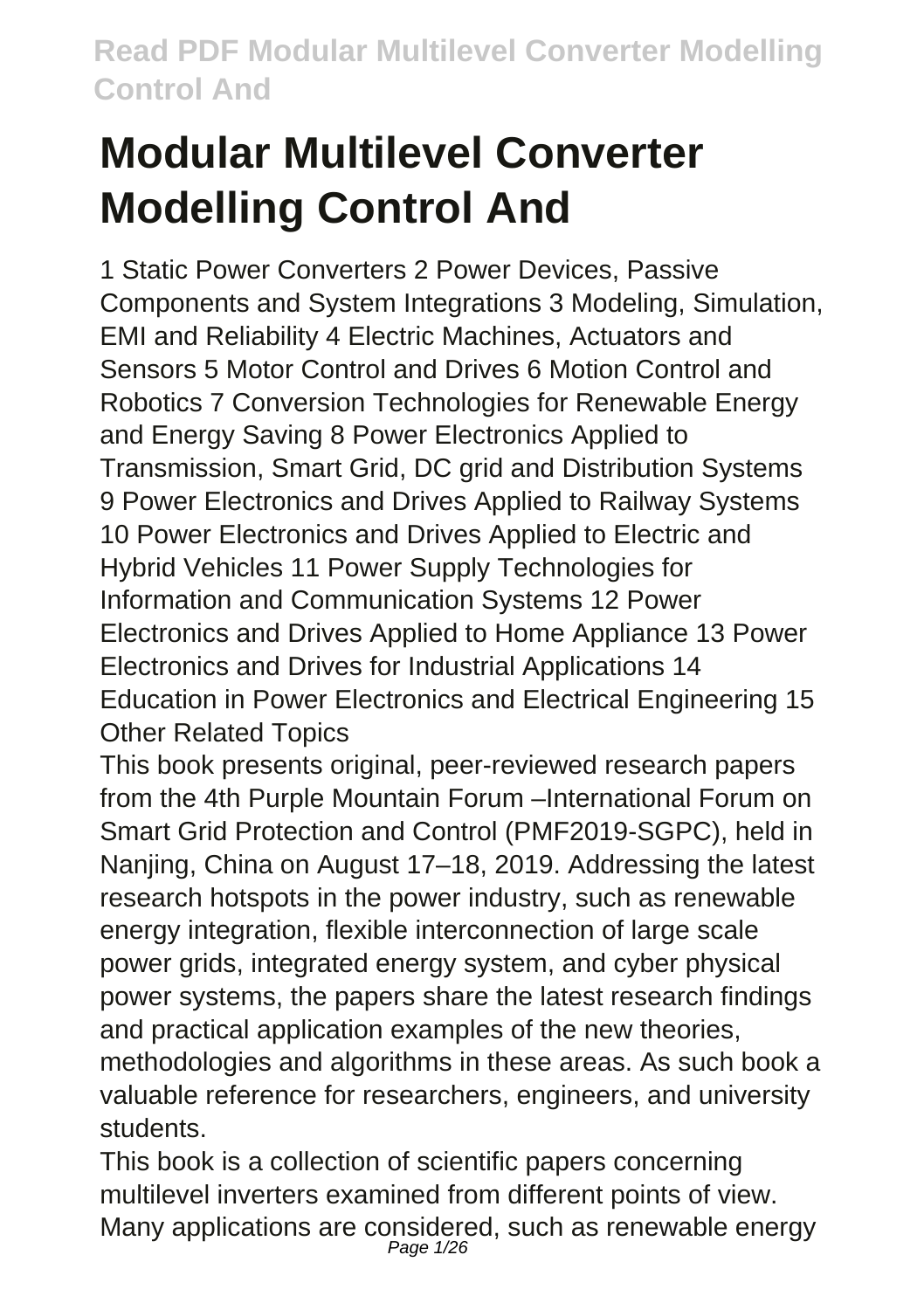interface, power conditioning systems, electric drives, and chargers for electric vehicles. Different topologies have been examined in both new configurations and well-established structures, introducing novel and particular modulation strategies, and examining the effect of modulation techniques on voltage and current harmonics and the total harmonic distortion.

Presents the latest developments in switchgear and DC/DC converters for DC grids, and includes substantially expanded material on MMC HVDC This newly updated edition covers all HVDC transmission technologies including Line Commutated Converter (LCC) HVDC; Voltage Source Converter (VSC) HVDC, and the latest VSC HVDC based on Modular Multilevel Converters (MMC), as well as the principles of building DC transmission grids. Featuring new material throughout, High Voltage Direct Current Transmission: Converters, Systems and DC Grids, 2nd Edition offers several new chapters/sections including one on the newest MMC converters. It also provides extended coverage of switchgear, DC grid protection and DC/DC converters following the latest developments on the market and in research projects. All three HVDC technologies are studied in a wide range of topics, including: the basic converter operating principles; calculation of losses; system modelling, including dynamic modelling; system control; HVDC protection, including AC and DC fault studies; and integration with AC systems and fundamental frequency analysis. The text includes: A chapter dedicated to hybrid and mechanical DC circuit breakers Half bridge and full bridge MMC: modelling, control, start-up and fault management A chapter dedicated to unbalanced operation and control of MMC HVDC The advancement of protection methods for DC grids Wideband and high-order modeling of DC cables Novel treatment of topics not found in similar books, including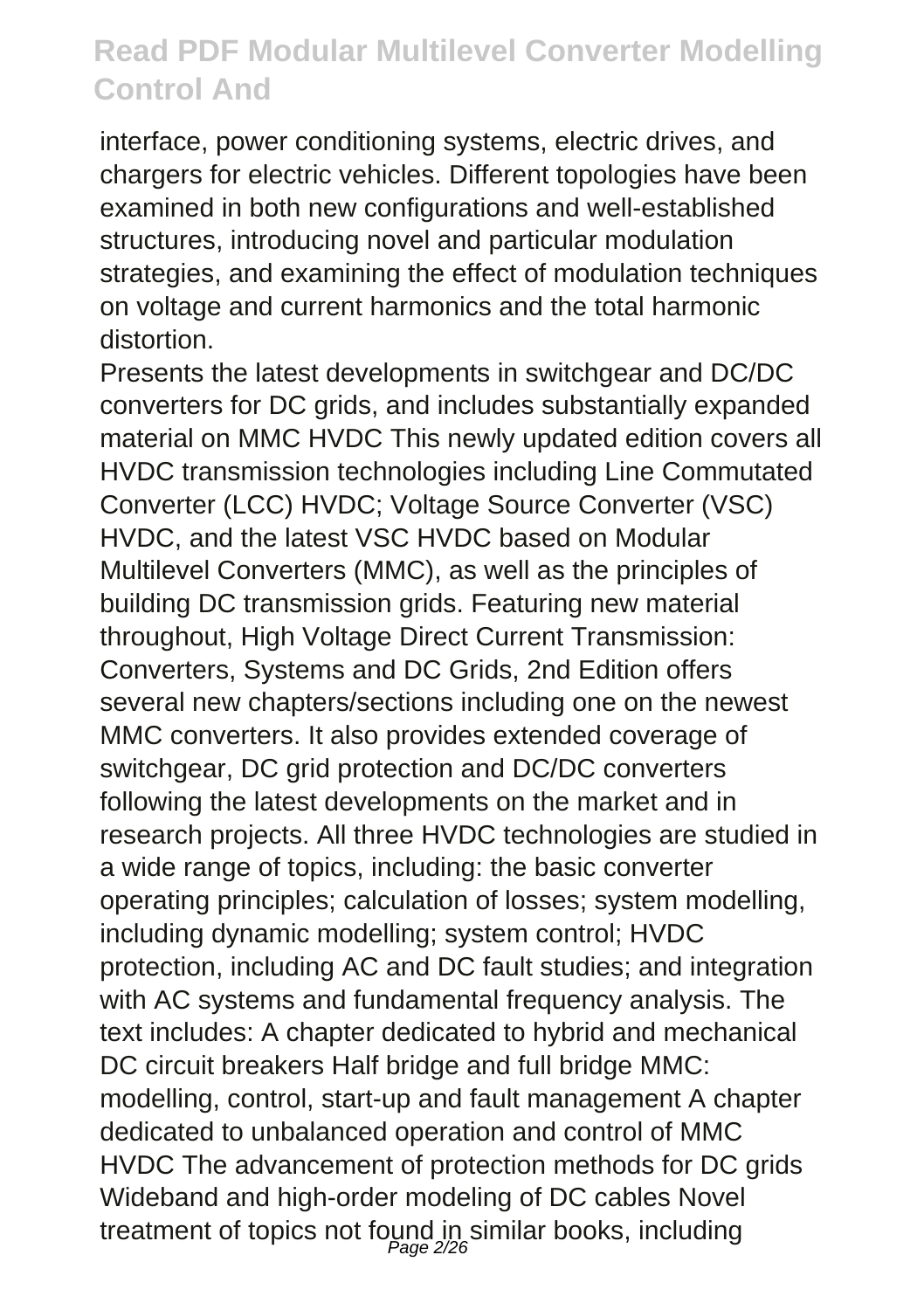SimPowerSystems models and examples for all HVDC topologies hosted by the 1st edition companion site. High Voltage Direct Current Transmission: Converters, Systems and DC Grids, 2nd Edition serves as an ideal textbook for a graduate-level course or a professional development course. This book collects a selection of papers presented at ELECTRIMACS 2019, the 13th international conference of the IMACS TC1 Committee, held in Salerno, Italy, on 21st-23rd May 2019. The conference papers deal with modelling, simulation, analysis, control, power management, design optimization, identification and diagnostics in electrical power engineering. The main application fields include electric machines and electromagnetic devices, power electronics, transportation systems, smart grids, electric and hybrid vehicles, renewable energy systems, energy storage, batteries, supercapacitors and fuel cells, and wireless power transfer. The contributions included in Volume 1 are particularly focused on electrical engineering simulation aspects and innovative applications.

The modern electric power system has evolved into a huge nonlinear complex system due to the interconnection of thousands of generation and transmission systems. The unparalleled growth of renewable energy resources (RESs) has caused significant concern regarding grid stability and power quality, and it is essential to find ways to control such a massive system for effective operation. The controllability of HVDC and FACTS devices allows for improvement of the dynamic behavior of grids and their flexibility. Research is being carried out at both the system and component levels of modelling, control, and stability. This Special Issue aims to present novel HVDC topologies and operation strategies to prevent abnormal grid conditions.

This book examines a number of topics, mainly in connection with advances in semiconductor devices and magnetic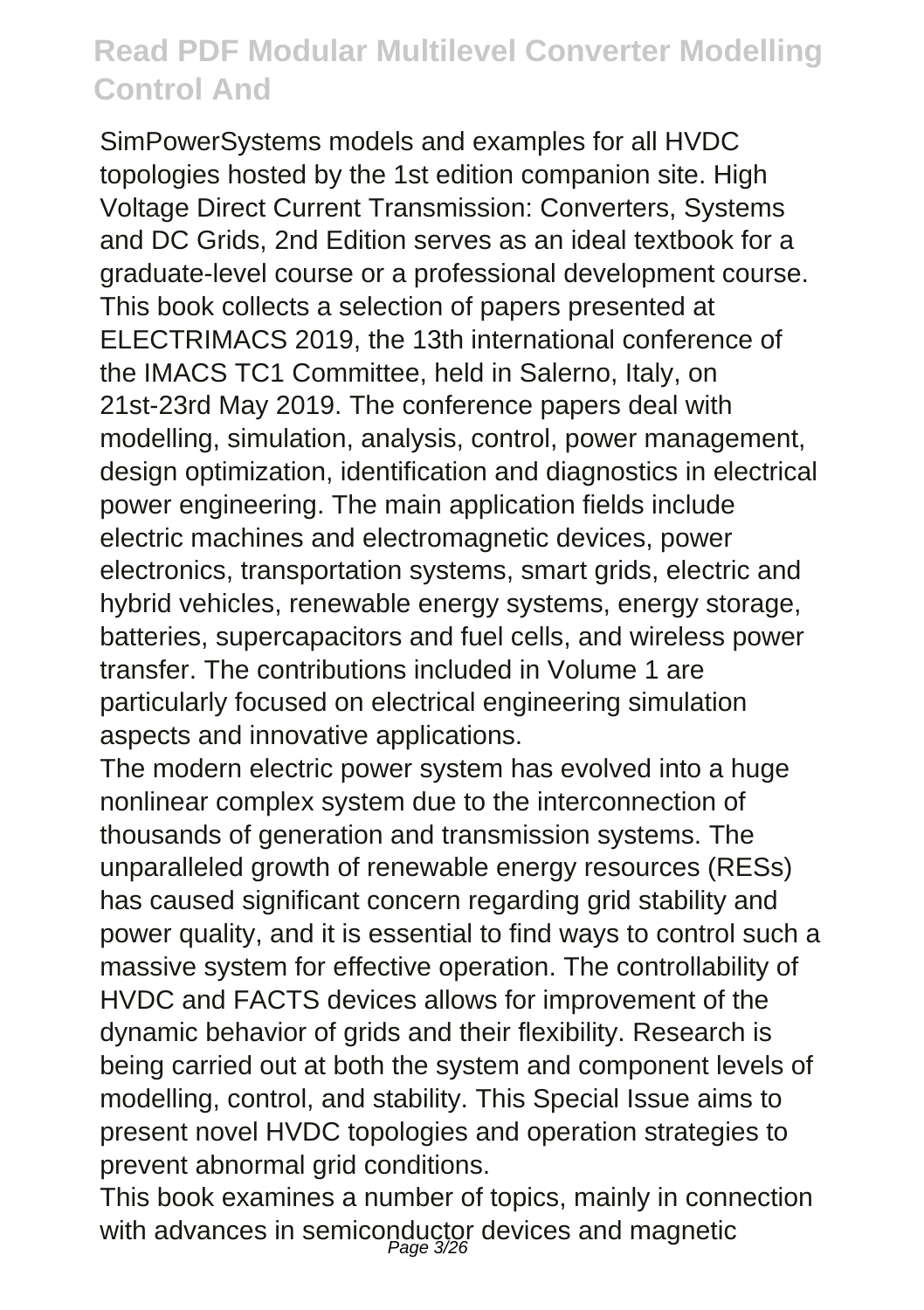materials and developments in medium and large-scale renewable power plant technologies, grid integration techniques and new converter topologies, including advanced digital control systems for medium-voltage networks. The book's individual chapters provide an extensive compilation of fundamental theories and in-depth information on current research and development trends, while also exploring new approaches to overcoming some critical limitations of conventional grid integration technologies. Its main objective is to present the design and implementation processes for medium-voltage converters, allowing the direct grid integration of renewable power plants without the need for step-up transformers.

Model Predictive Control of Wind Energy Conversion Systems addresses the predicative control strategy that has emerged as a promising digital control tool within the field of power electronics, variable-speed motor drives, and energy conversion systems. The authors provide a comprehensive analysis on the model predictive control of power converters employed in a wide variety of variable-speed wind energy conversion systems (WECS). The contents of this book includes an overview of wind energy system configurations, power converters for variable-speed WECS, digital control techniques, MPC, modeling of power converters and wind generators for MPC design. Other topics include the mapping of continuous-time models to discrete-time models by various exact, approximate, and quasi-exact discretization methods, modeling and control of wind turbine grid-side two-level and multilevel voltage source converters. The authors also focus on the MPC of several power converter configurations for full variable-speed permanent magnet synchronous generator based WECS, squirrel-cage induction generator based WECS, and semi-variable-speed doubly fed induction generator based WECS. Furthermore, this book: Analyzes a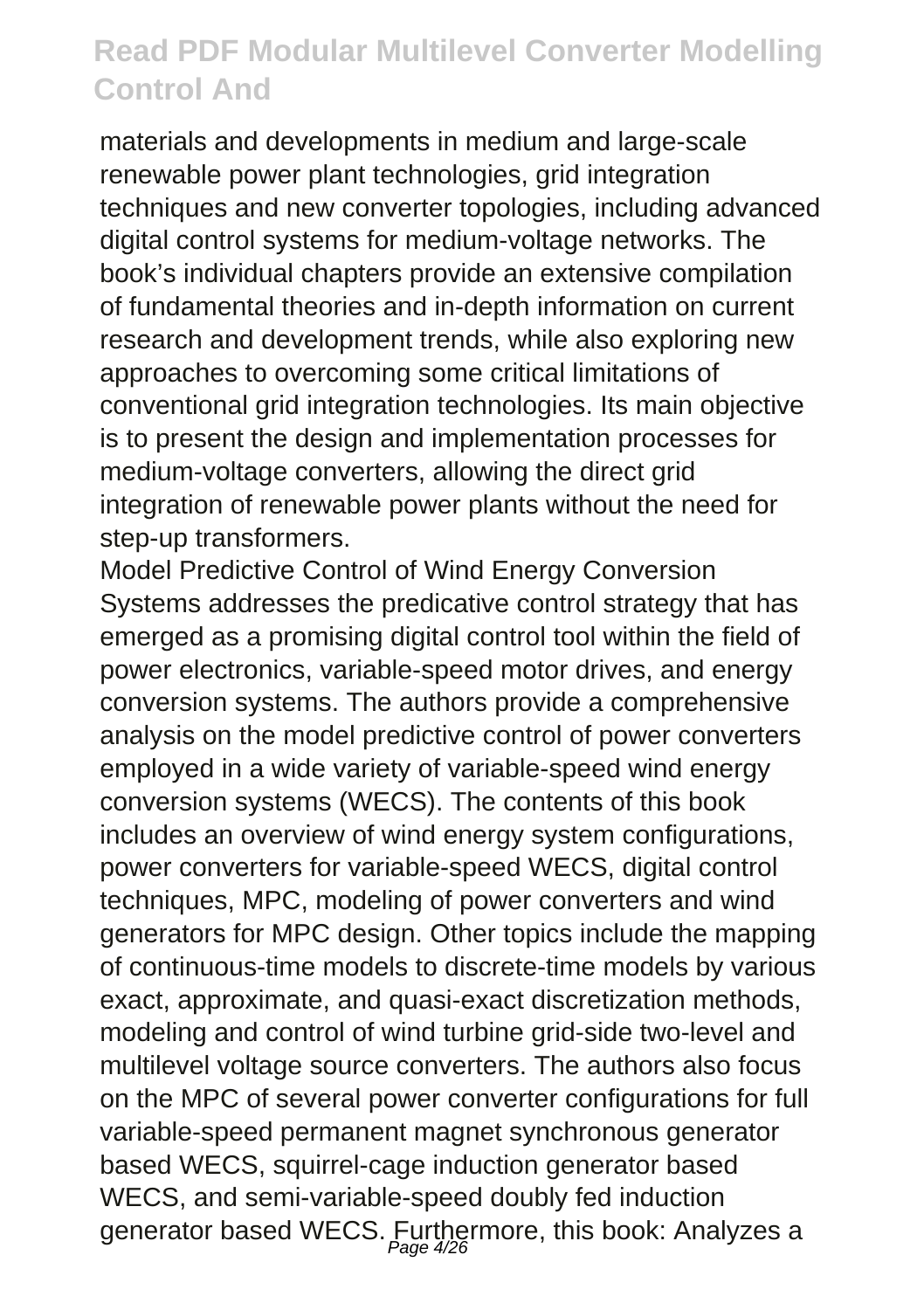wide variety of practical WECS, illustrating important concepts with case studies, simulations, and experimental results Provides a step-by-step design procedure for the development of predictive control schemes for various WECS configurations Describes continuous- and discrete-time modeling of wind generators and power converters, weighting factor selection, discretization methods, and extrapolation techniques Presents useful material for other power electronic applications such as variable-speed motor drives, power quality conditioners, electric vehicles, photovoltaic energy systems, distributed generation, and high-voltage direct current transmission. Explores S-Function Builder programming in MATLAB environment to implement various MPC strategies through the companion website Reflecting the latest technologies in the field, Model Predictive Control of Wind Energy Conversion Systems is a valuable reference for academic researchers, practicing engineers, and other professionals. It can also be used as a textbook for graduatelevel and advanced undergraduate courses. Multilevel Inverters: Control Methods and Power Electronics Applications provides a suite of powerful control methods for conventional and emerging inverter topologies instrumentalized in power electronics applications. It introduces readers to the conventional pulse width modulation control of multilevel voltage source inverter topologies before moving through more advanced approaches including hysteresis control, proportional resonance control, and model predictive control. Later chapters survey the power electronics connection between device topologies and control methods, particularly focusing on conversion in renewable energy systems, electric vehicles, static VAR compensators and solid-state transformers. Examines modern design configurations for multilevel inverter controllers, emerging control methods, and their applications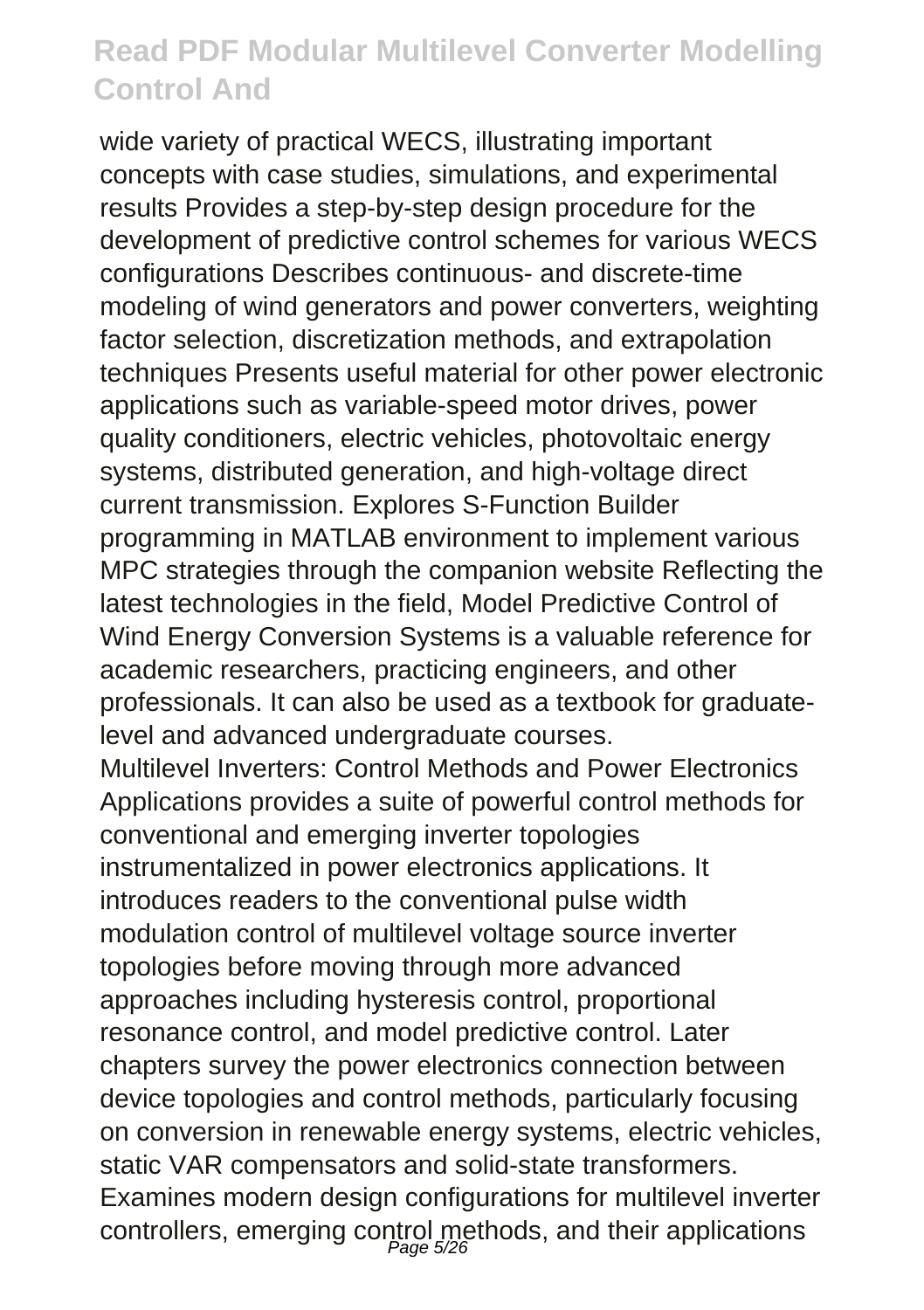Presents detailed application examples of multilevel inverters deployed in modern and recent power electronic areas including renewable energy sources, electric vehicles, and grid management Discusses deployment and development of future power converter implementation A comprehensive survey of advanced multilevel converter design, control, operation and grid-connected applications Advanced Multilevel Converters and Applications in Grid Integration presents a comprehensive review of the core principles of advanced multilevel converters, which require fewer components and provide higher power conversion efficiency and output power quality. The authors – noted experts in the field – explain in detail the operation principles and control strategies and present the mathematical expressions and design procedures of their components. The text examines the advantages and disadvantages compared to the classical multilevel and two level power converters. The authors also include examples of the industrial applications of the advanced multilevel converters and offer thoughtful explanations on their control strategies. Advanced Multilevel Converters and Applications in Grid Integration provides a clear understanding of the gap difference between research conducted and the current industrial needs. This important guide: Puts the focus on the new challenges and topics in related areas such as modulation methods, harmonic analysis, voltage balancing and balanced current injection Makes a strong link between the fundamental concepts of power converters and advances multilevel converter topologies and examines their control strategies, together with practical engineering considerations Provides a valid reference for further developments in the multilevel converters design issue Contains simulations files for further study Written for university students in electrical engineering, researchers in areas of multilevel converters, high-power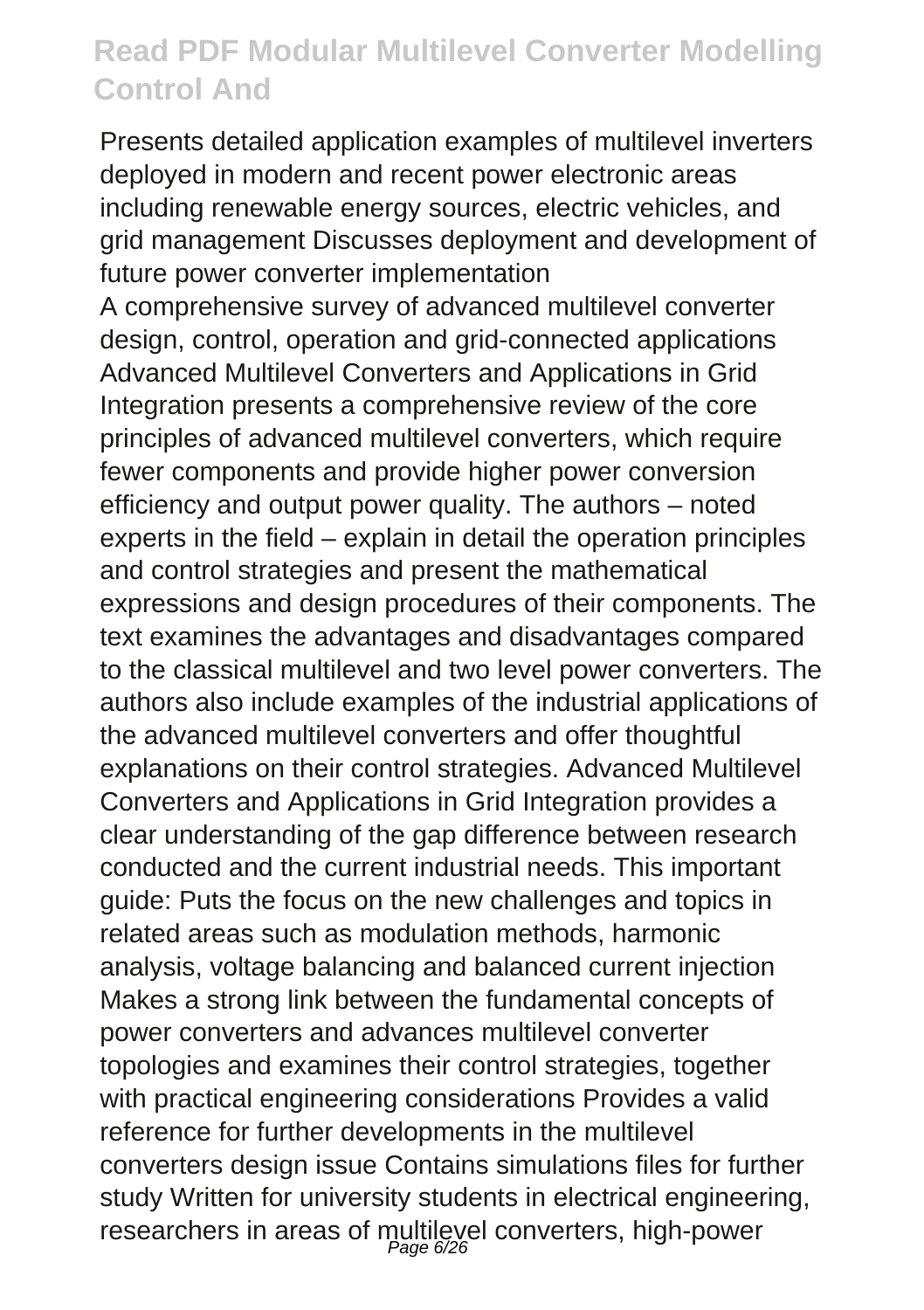converters and engineers and operators in power industry, Advanced Multilevel Converters and Applications in Grid Integration offers a comprehensive review of the core principles of advanced multilevel converters, with contributions from noted experts in the field. This Master Thesis presents the modelling, control and simulation of a hybrid multi-terminal High Voltage Direct Current (HVDC) grid. This network is composed by two pointto-point lines linked by a DC/DC converter. One point-to-point line is based on Line-Commutated Converters (LCC) and the other one is based on Voltage Source Converters (VSC), modeled as Modular Multilevel Converters (MMC). These two technologies are the most used ones in HVDC. The DC/DC converters chosen to analyze the multi-terminal grid are the Front-to-Front MMC and the DC-MMC. In order to achieve the final multi-terminal HVDC grid, the basics of both HVDC technologies are studied. It also includes the modelling, control and simulation of two point-to-point lines. One for LCC technology and the other one for VSC technology. The principles of DC/DC converters are also studied, including the modelling and control of a Front-to-Front MMC converter and a DC-MMC converter. Finally, simulations of the multiterminal grid are performed with Matlab Simulink in di?erent scenarios, including four cases for each DC/DC converter. In these di?erent cases the DC/DC converter is placed regulating the DC voltage or controlling the power flow in the di?erent point-to-point links.

Modeling, Operation, and Analysis of DC Grids presents a unified vision of direct current grids with their core analysis techniques, uniting power electronics, power systems, and multiple scales of applications. Part one presents high power applications such as HVDC transmission for wind energy, faults and protections in HVDC lines, stability analysis and inertia emulation. The second part addresses current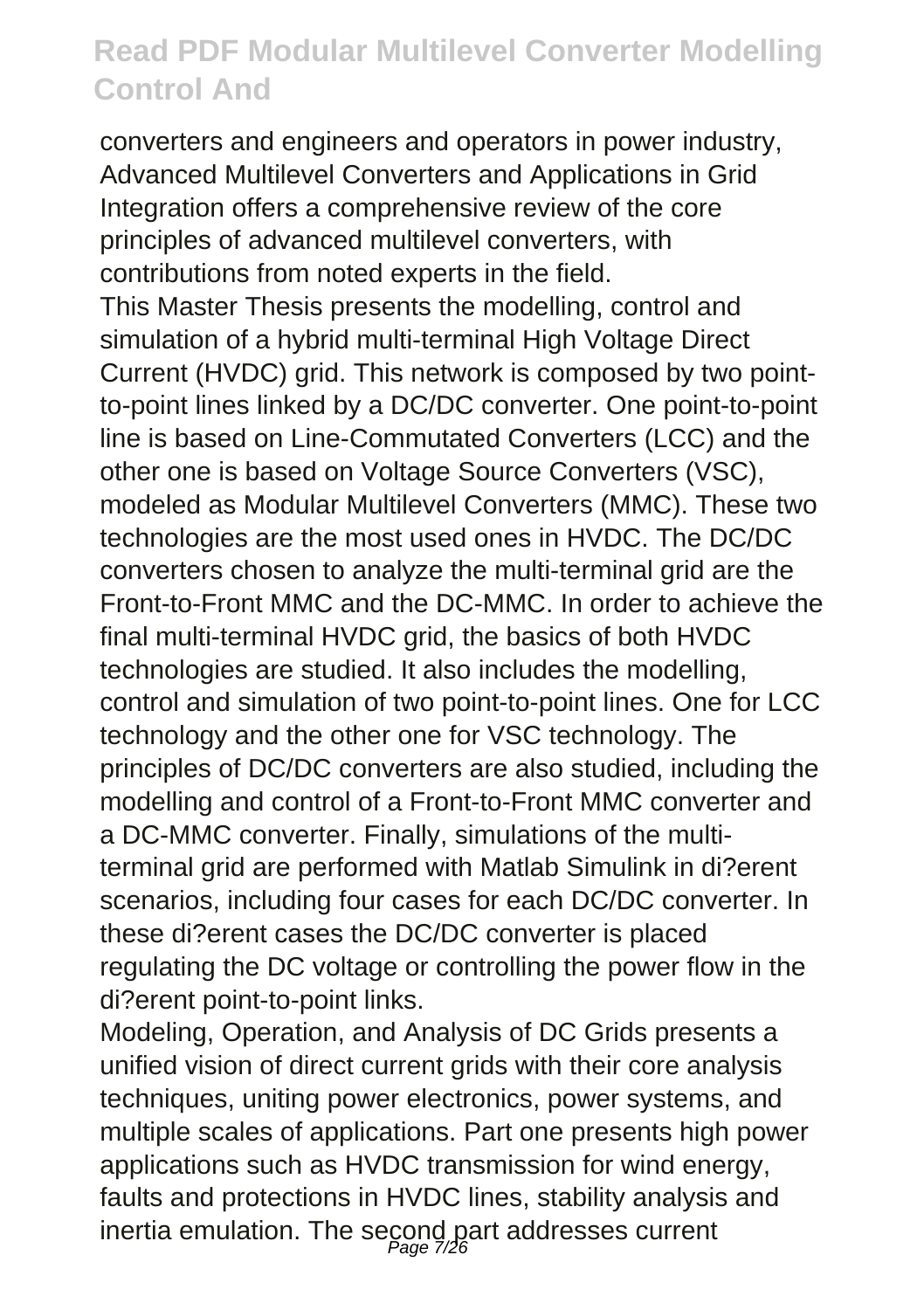applications in low voltage such as microgrids, power trains and aircraft applications. All chapters are self-contained with numerical and experimental analysis. Provides a unified, coherent presentation of DC grid analysis based on modern research in power systems, power electronics, microgrids and MT-HVDC transmission Covers multiple scales of applications in one location, addressing DC grids in electric vehicles, microgrids, DC distribution, multi-terminal HVDC transmission and supergrids Supported by a unified set of MATLAB and Simulink test systems designed for application scenarios

"High-voltage direct current (HVDC) system is more efficient than high-voltage alternating current (HVAC) system for longdistance, bulk power transmission. Modularity, flexibility, reliability and high efficiency make the modular multilevel converter (MMC) the topology of choice in HVDC applications. Because the increasing number of installations shows that the MMC-HVDC is the HVDC of the future, this thesis is continuing research to advance the capability of the MMC-HVDC. This thesis focuses on fast simulation capability and control strategies for the MMC-HVDC. The main objectives are: (1) to develop a fast and accurate simulation model of a single MMC station and models of multi-terminal MMC-HVDC stations (MTDC-MMC); (2) to investigate the method to design proper parameters for high damping; (3) to design the MMC-HVDC with the capability of power oscillation damping (POD). Simulation is computation-intensive in MMC. The thesis develops a fast and accurate method by which an MMC station is modeled by ordinary differential equations (ODE). The proposed MMC ODE model is implemented in MATLAB SIMULINK and its correctness is validated by the MMC Detail Equivalent Model (DEM) in RT-LAB. Taking advantage of its speed and accuracy, a Four-Terminal MMC-HVDC system based on the MMC ODE model is developed.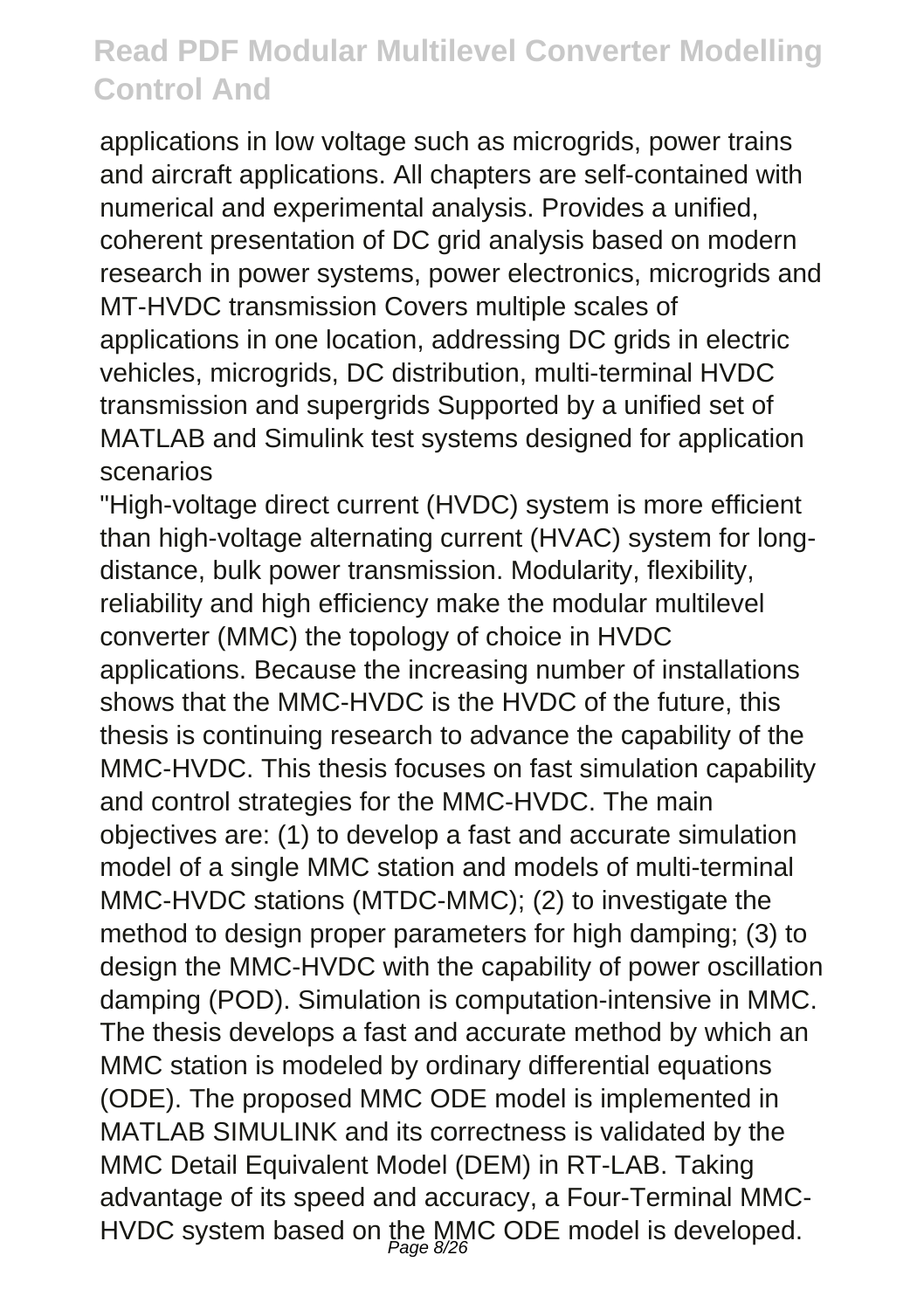The ODE model meets the speed and accuracy requirements of power systems engineers who are concerned with planning, operation and protection studies. As the ordinary differential equations are nonlinear, small perturbation about a steady-state is applied to obtain the linearized time-periodic matrix. The steady-state takes a long time to simulate because it depends on the transients to have all damped out. The method of Aprille and Trick is applied. Simulation converges to the steady-state in one cycle of 50 Hz. The resultant linearized matrix is time-periodic. The Floquet-Lyapunov Theorem is applied to construct the state-transition matrix from the linearized time-periodic matrix. The eigenvalues of the state-transition matrix contain the coefficients of damping. Graphs of damping coefficients plotted against different sizes of circuit parameters are displayed to assist designers in realizing high damping. The thesis looks for opportunities to add value to the MMC-HVDC. The active power transmissibility of AC transmission lines is limited by the transient stability limit which is significantly below the thermal limit. Extensive research and development have been pursued to increase the transient stability limit by flexible AC transmissions system (FACTS). This thesis seeks to use the MMC-HVDC to operate as power oscillation damper to increase the power transmissibility. The thesis looks for opportunities to integrate previously proven control methods into a common universal control. The Universal Controller brings together the deadbeat control, the circulating current suppression control (CCSC), the POD and the decoupled P-Q strategy in the control of the MMC-HVDC station by the MMC ODE model. Deadbeat control enables the MMC to survive destructively large AC fault currents to improve the transient stability of AC grids"--

Power Electronics and Applications Design and Optimization of Power Electronics Converters Power Quality, EMC,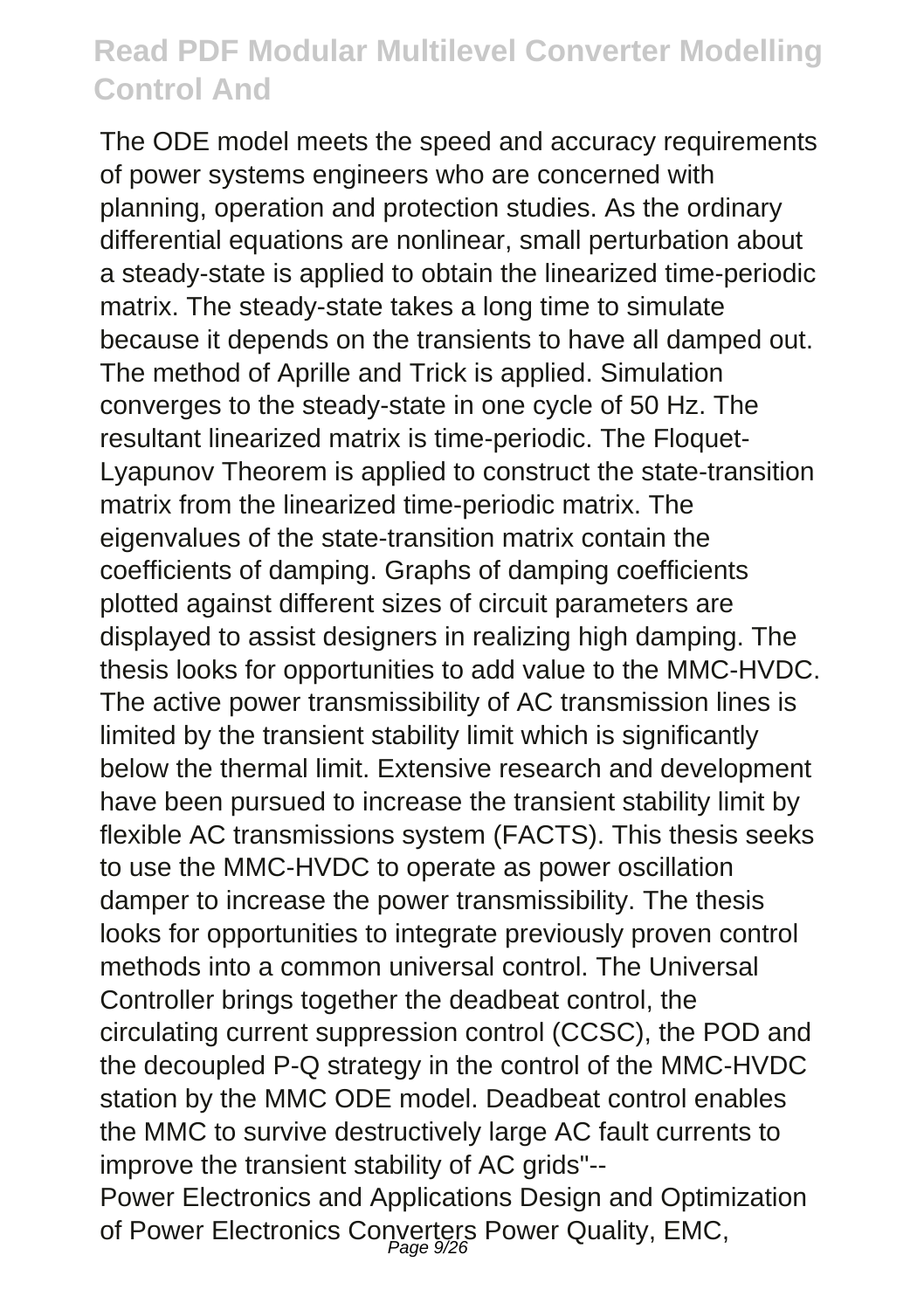Filtering and PFC Technical Requirements and Challenges Power Electronics for Renewable Energy Systems Power Electronics in Electrical Energy, Generation, Transmission, and Distribution Power Supplies New Converter Topologies New Industrial Applications of Power Electronics Converters Control of Power Converters Electrical Drives Fault Tolerant Design of Power Electronics Converters Battery Chargers Wireless Power Transmissions Machine Design and Drives Motors and Drives for Electrified Transportation High Power AC Drives Applications of Power Electronics Converters in Smart Grids Power Semiconductor Devices Reliability of Power Electronics Converters

An authoritative guide to the most up-to-date information on power system dynamics The revised third edition of Power System Dynamics and Stability contains a comprehensive, state-of-the-art review of information on the topic. The third edition continues the successful approach of the first and second editions by progressing from simplicity to complexity. It places the emphasis first on understanding the underlying physical principles before proceeding to more complex models and algorithms. The book is illustrated by a large number of diagrams and examples. The third edition of Power System Dynamics and Stability explores the influence of wind farms and virtual power plants, power plants inertia and control strategy on power system stability. The authors—noted experts on the topic—cover a range of new and expanded topics including: Wide-area monitoring and control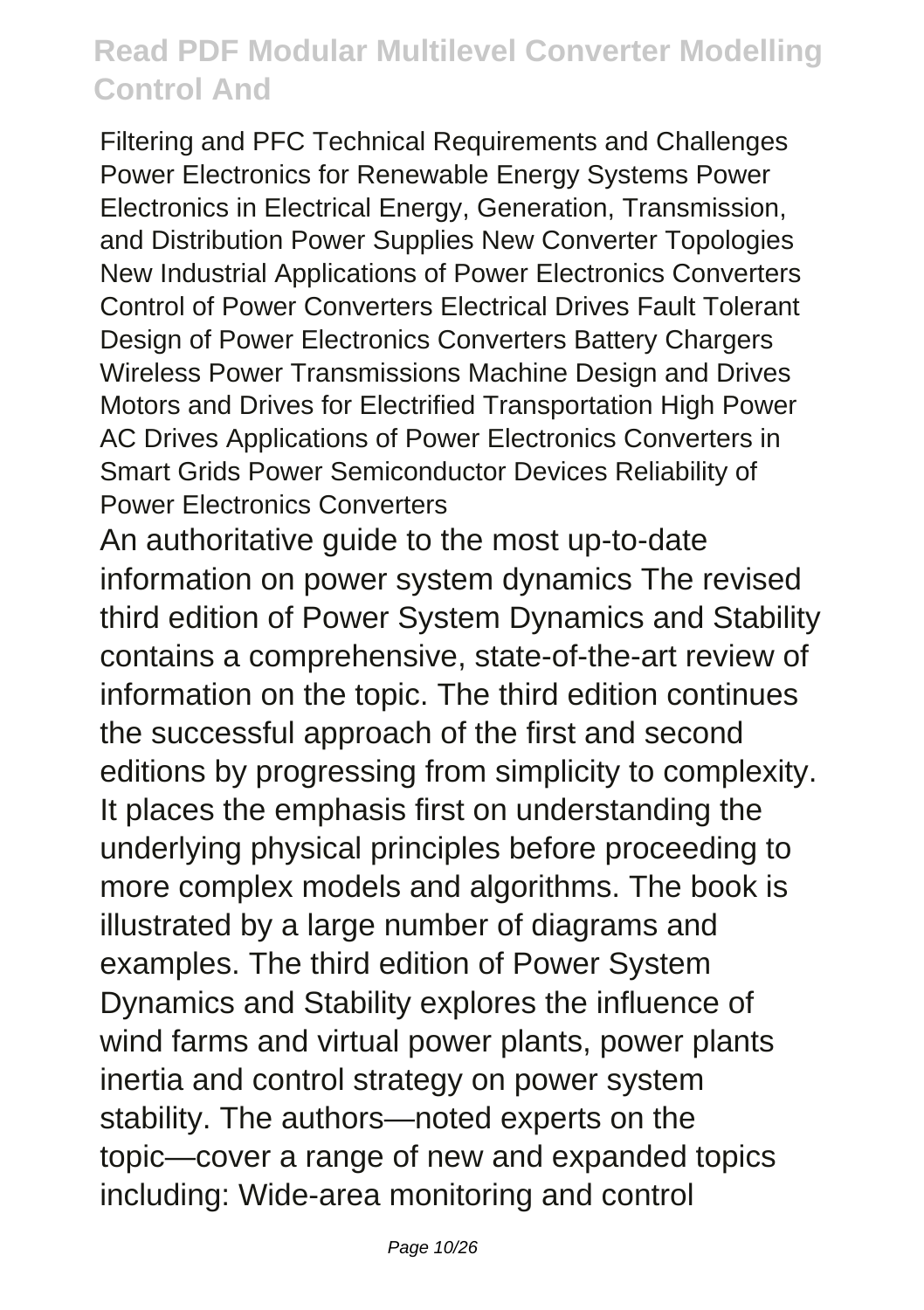systems. Improvement of power system stability by optimization of control systems parameters. Impact of renewable energy sources on power system dynamics. The role of power system stability in planning of power system operation and transmission network expansion. Real regulators of synchronous generators and field tests. Selectivity of power system protections at power swings in power system. Criteria for switching operations in transmission networks. Influence of automatic control of a tap changing step-up transformer on the power capability area of the generating unit. Mathematical models of power system components such as HVDC links, wind and photovoltaic power plants. Data of sample (benchmark) test systems. Power System Dynamics: Stability and Control, Third Edition is an essential resource for students of electrical engineering and for practicing engineers and researchers who need the most current information available on the topic.

This work addresses problems that arise with the application of Model Predictive Control (MPC) to Modular Multilevel Converters (MMCs), by aiming to reduce the complexity of the optimization problem associated with the controller while properly tracking the converter states. Due to the complexity of the MMC, principally attributed to the high dimension of its state space model along with the high number of discontinuous switching variables available, solving Page 11/26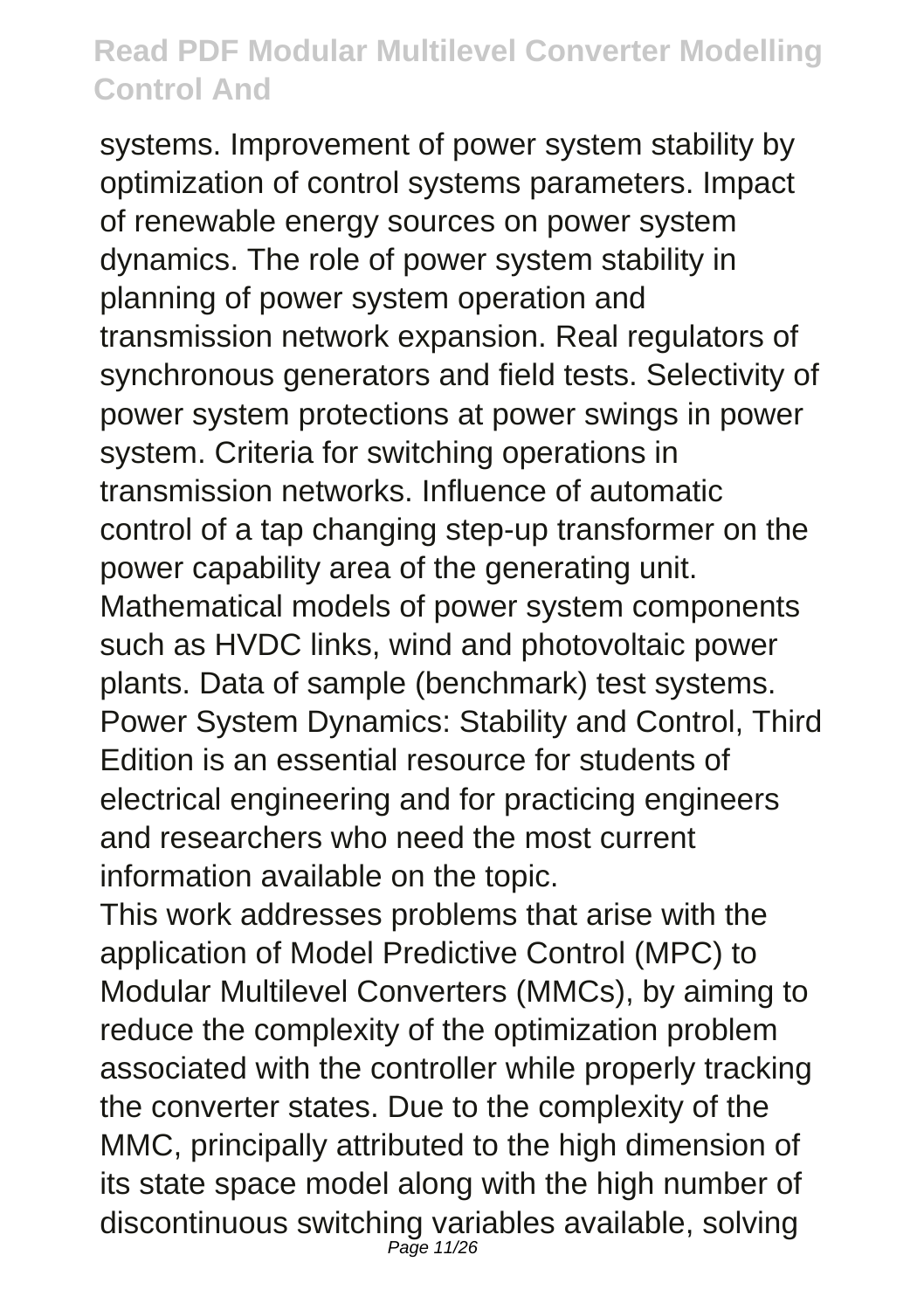the optimization problem associated with the MPC can be challenging. This becomes more significant when long prediction horizons are required. In order to address this problem, this work presents a reduced order model that aims to reduce the complexity of the state space model of the MMC and to eliminate the discontinuities associated with the converter switches. In order to validate this approach, the accuracy and limitations of this model are analyzed and identified in detail. Moreover, with the help of the reduced order model, detailed references for the MMC are carefully designed and, for the case presented in this work, reference parameters are selected optimally in order to reduce the voltage ripple in the converter modules.The complexity of the optimization problem associated with the MPC is also reduced with the help of the reduced order model by considering just one continuous control signal per converter arm. To further aid the optimization, a method to derive conditions that guarantee its convexity is presented. By guaranteeing convexity, it is possible to use very well studied and efficient optimization algorithms, easing the application of MPC on MMC, especially in the case where long prediction horizons are required. In order to illustrate the proposed procedure, numerical examples are presented in a simulation environment. ; eng Discover foundational topics in smart grid technology Page 12/26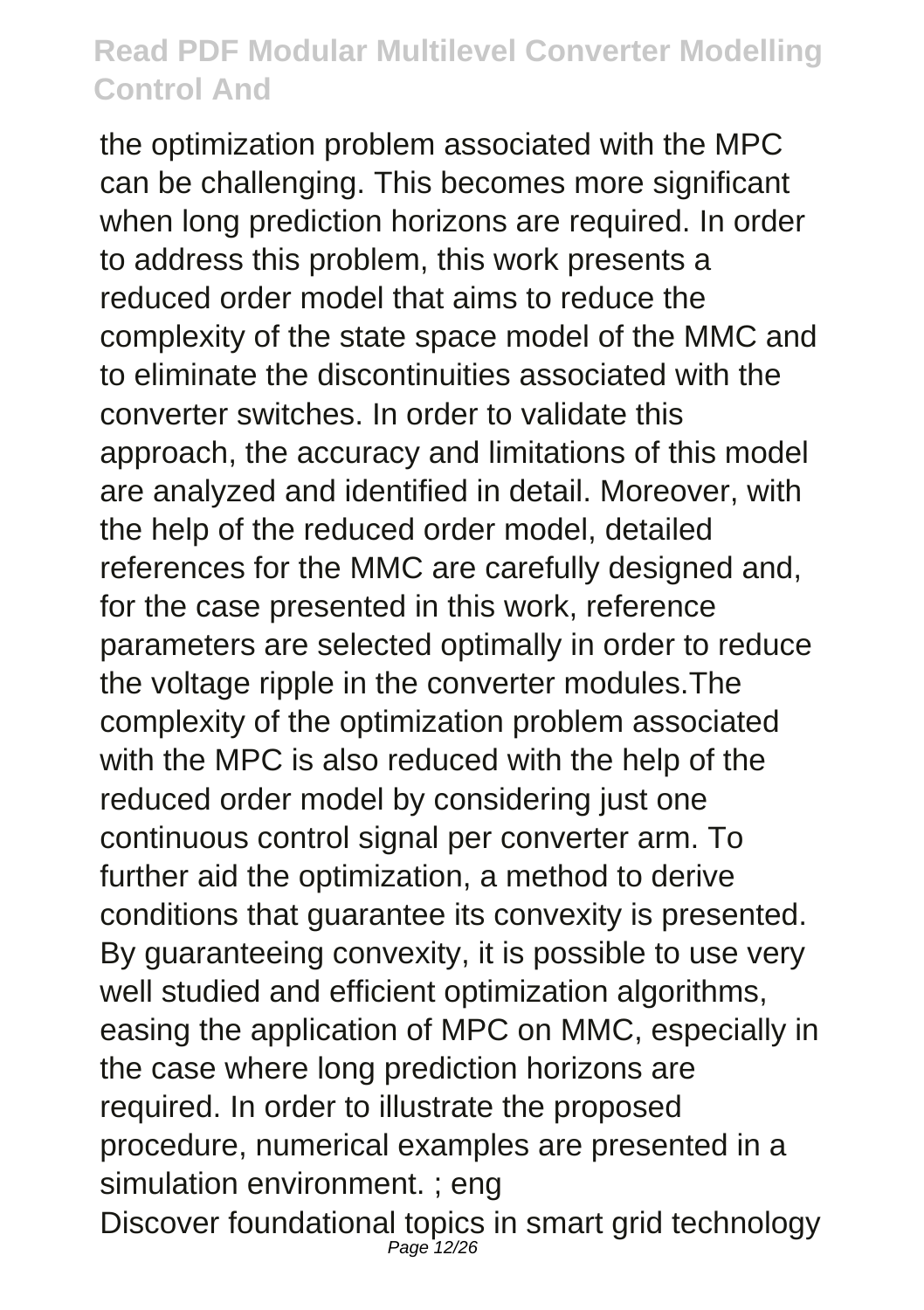as well as an exploration of the current and future state of the industry As the relationship between fossil fuel use and climate change becomes ever clearer, the search is on for reliable, renewable and less harmful sources of energy. Sometimes called the electronet or the energy Internet, smart grids promise to integrate renewable energy, information, and communication technologies with the existing electrical grid and deliver electricity more efficiently and reliably. Smart Grid and Enabling Technologies delivers a complete vision of smart grid technology and applications, including foundational and fundamental technologies, the technology that enables smart grids, the current state of the industry, and future trends in smart energy. The book offers readers thorough discussions of modern smart grid technology, including advanced metering infrastructure, net zero energy buildings, and communication, data management, and networks in smart grids. The accomplished authors also discuss critical challenges and barriers facing the smart grid industry as well as trends likely to be of import in its future development. Readers will also benefit from the inclusion of: A thorough introduction to smart grid architecture, including traditional grids, the fundamentals of electric power, definitions and classifications of smart grids, and the components of smart grid technology An exploration of the opportunities and challenges posed by renewable Page 13/26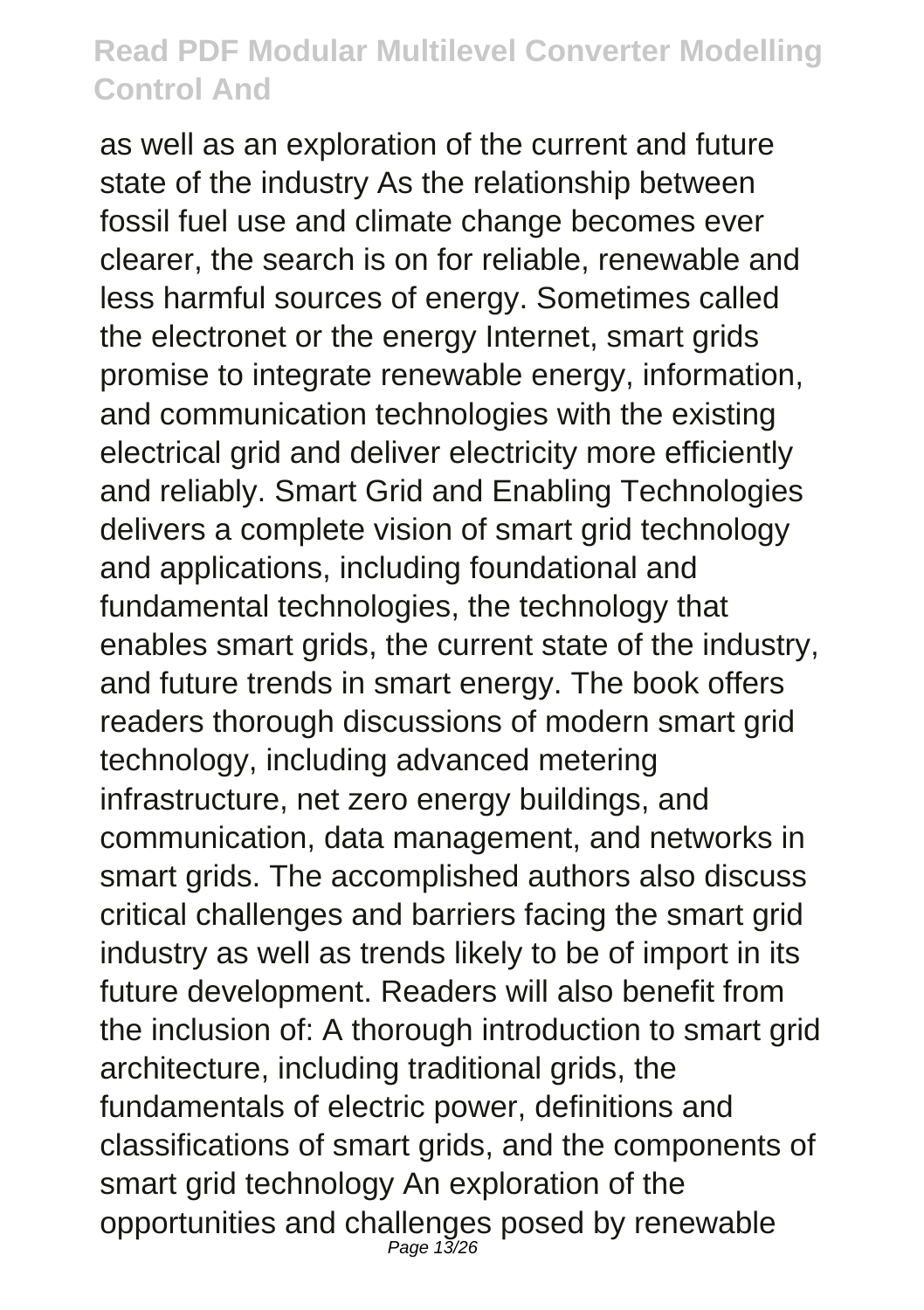energy integration Practical discussions of power electronics in the smart grid, including power electronics converters for distributed generation, flexible alternating current transmission systems, and high voltage direct current transmission systems An analysis of distributed generation Perfect for scientists, researchers, engineers, graduate students, and senior undergraduate students studying and working with electrical power systems and communication systems. Smart Grid and Enabling Technologies will also earn a place in the libraries of economists, government planners and regulators, policy makers, and energy stakeholders working in the smart grid field.

Unified Power Flow Controller Technology and Application provides comprehensive coverage on UPFC technology, providing a range of topics, including design principle, control and protection, and insulation coordination. It summarizes all the most up-to-date research and practical achievements that are related to UPFC and MMC technology, including test techniques for main components, closed-loop test techniques for control and protection systems, and onsite techniques for implementing UPFC projects. The book is an essential reference book for both academics and engineers working in power system protection control, power system planning engineers, and HVDC FACTS related areas. Readers will not only Page 14/26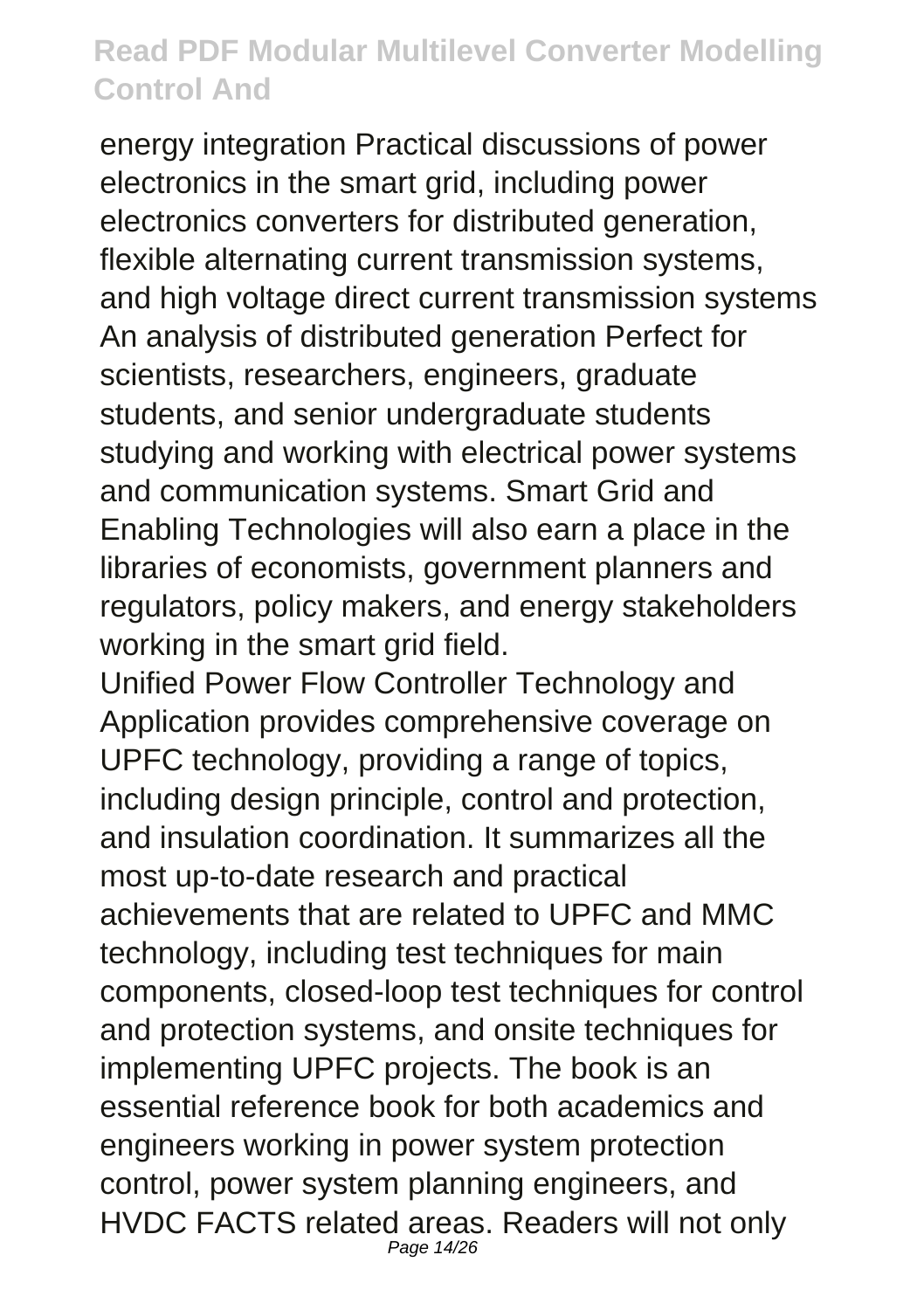obtain the detailed information regarding theoretical analysis and practical application of UPFC, but also the control mechanism of advanced MMC technology, both of which are not common topics in previously published books. Shows how to use modular multilevel converters (MMC) to implement UPFC that lead to cost-effective and reliable systems Draws from the most up-to-date research and practical applications Teaches electromechanical/electromagnetic transient simulation techniques and real-time closed-loop simulation test techniques of the MMC based UPFC Compiles current research into the analysis and design ofpower electronic converters for industrial applications andrenewable energy systems, presenting modern and future applicationsof power electronics systems in the field of electricalvehicles With emphasis on the importance and long-term viability of PowerElectronics for Renewable Energy this book brings together thestate of the art knowledge and cutting-edge techniques in variousstages of research. The topics included are not currentlyavailable for practicing professionals and aim to enable the readerto directly apply the knowledge gained to their designs. The bookaddresses the practical issues of current and future electric andplug-in hybrid electric vehicles (PHEVs), and focuses primarily onpower electronics and motor drives based solutions for electricvehicle Page 15/26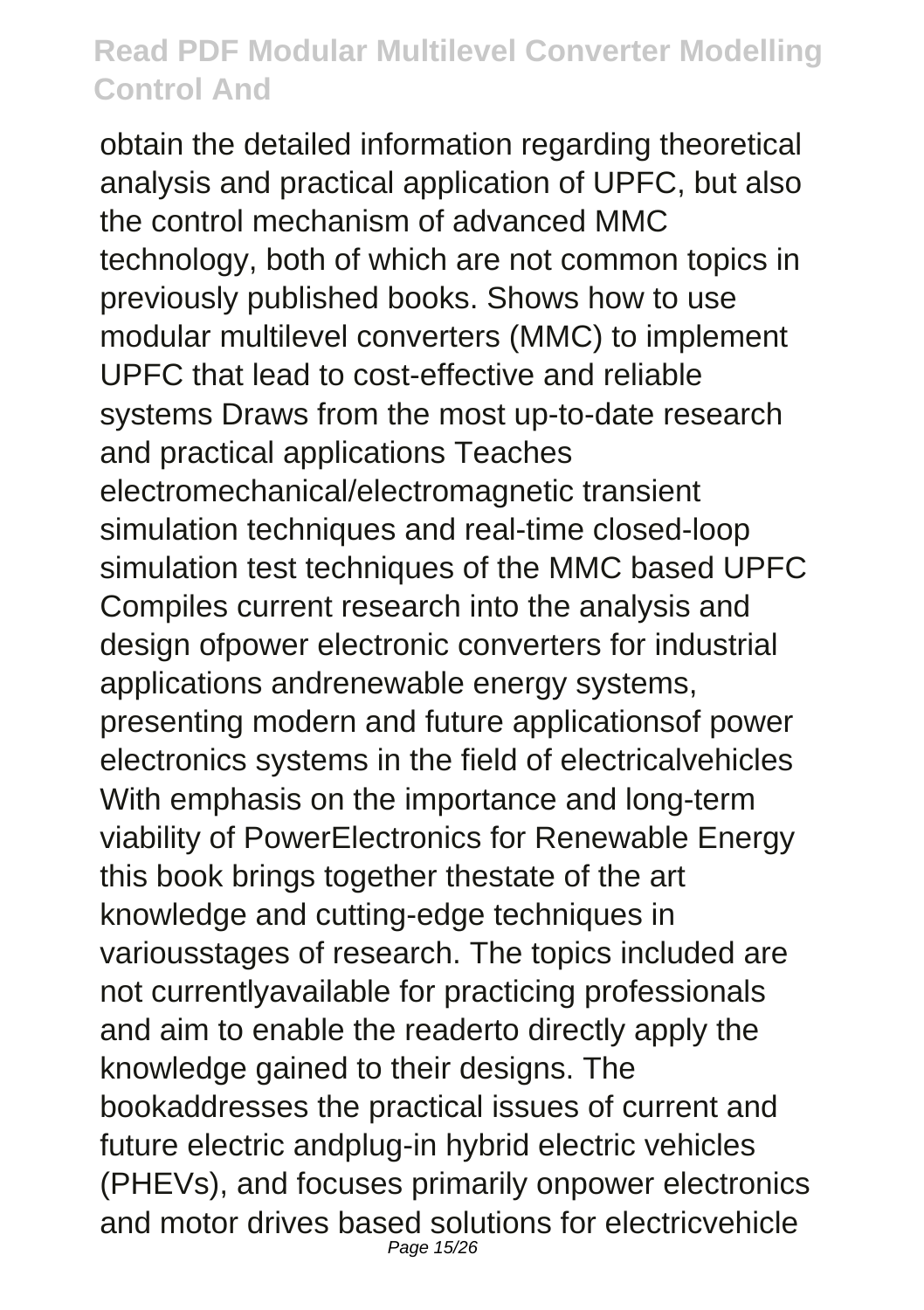(EV) technologies. Propulsion system requirements and motorsizing for EVs is discussed, along with practical system sizingexamples. Key EV battery technologies are explained as well ascorresponding battery management issues. PHEV power systemarchitectures and advanced power electronics intensive charginginfrastructures for EVs and PHEVs are detailed. EV/PHEV interfacewith renewable energy is described, with practical examples. Thisbook explores new topics for further research needed world-wide,and defines existing challenges, concerns, and selected problemsthat comply with international trends, standards, and programs forelectric power conversion, distribution, and sustainable energydevelopment. It will lead to the advancement of the currentstate-of-the art applications of power electronics for renewableenergy, transportation, and industrial applications and will helpadd experience in the various industries and academia about theenergy conversion technology and distributed energysources. Combines state of the art global expertise to present thelatest research on power electronics and its application intransportation, renewable energy and different industrialapplications Offers an overview of existing technology and future trends,with discussion and analysis of different types of converters andcontrol techniques (power converters, high performance powerdevices, power Page 16/26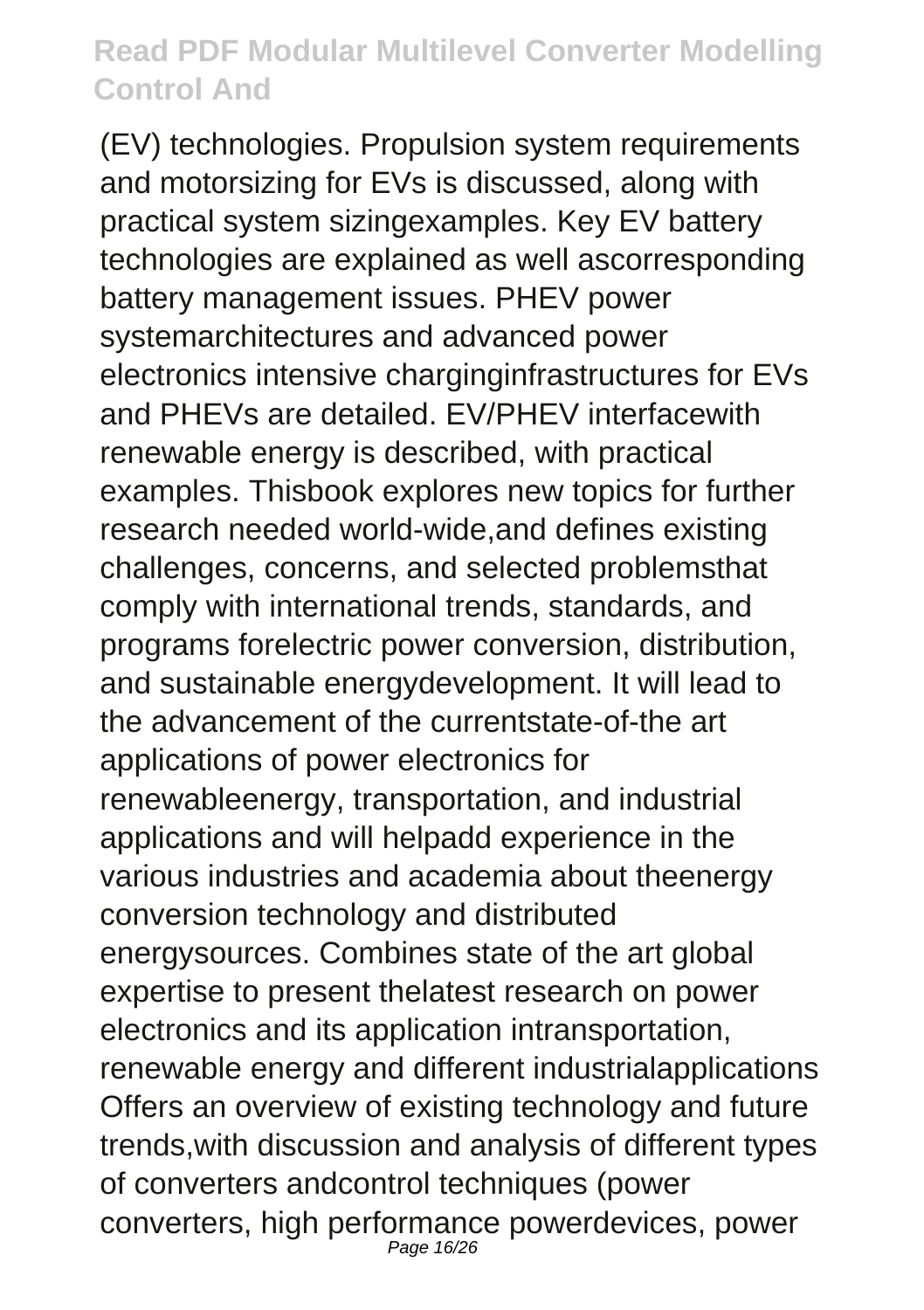system, high performance control system and novelapplications) Systematic explanation to provide researchers with enoughbackground and understanding to go deeper in the topics covered inthe book

In this book, 20 papers focused on different fields of power electronics are gathered. Approximately half of the papers are focused on different control issues and techniques, ranging from the computer-aided design of digital compensators to more specific approaches such as fuzzy or sliding control techniques. The rest of the papers are focused on the design of novel topologies. The fields in which these controls and topologies are applied are varied: MMCs, photovoltaic systems, supercapacitors and traction systems, LEDs, wireless power transfer, etc. This book presents some latest treatments of several specific, but fundamental problems about the data communication and control of smart microgrids. It provides readers some valuable insights into advanced control and communication of microgrids. With the help of mathematical tools, graduate students will benefit with a deep understanding of microgrids and explore some new research directions. In the meantime, this book gives various pictures and flowcharts to show how to address some challenges in microgrids. In addition, it provides solutions to serval specific technical problems, which might be helpful as references for Page 17/26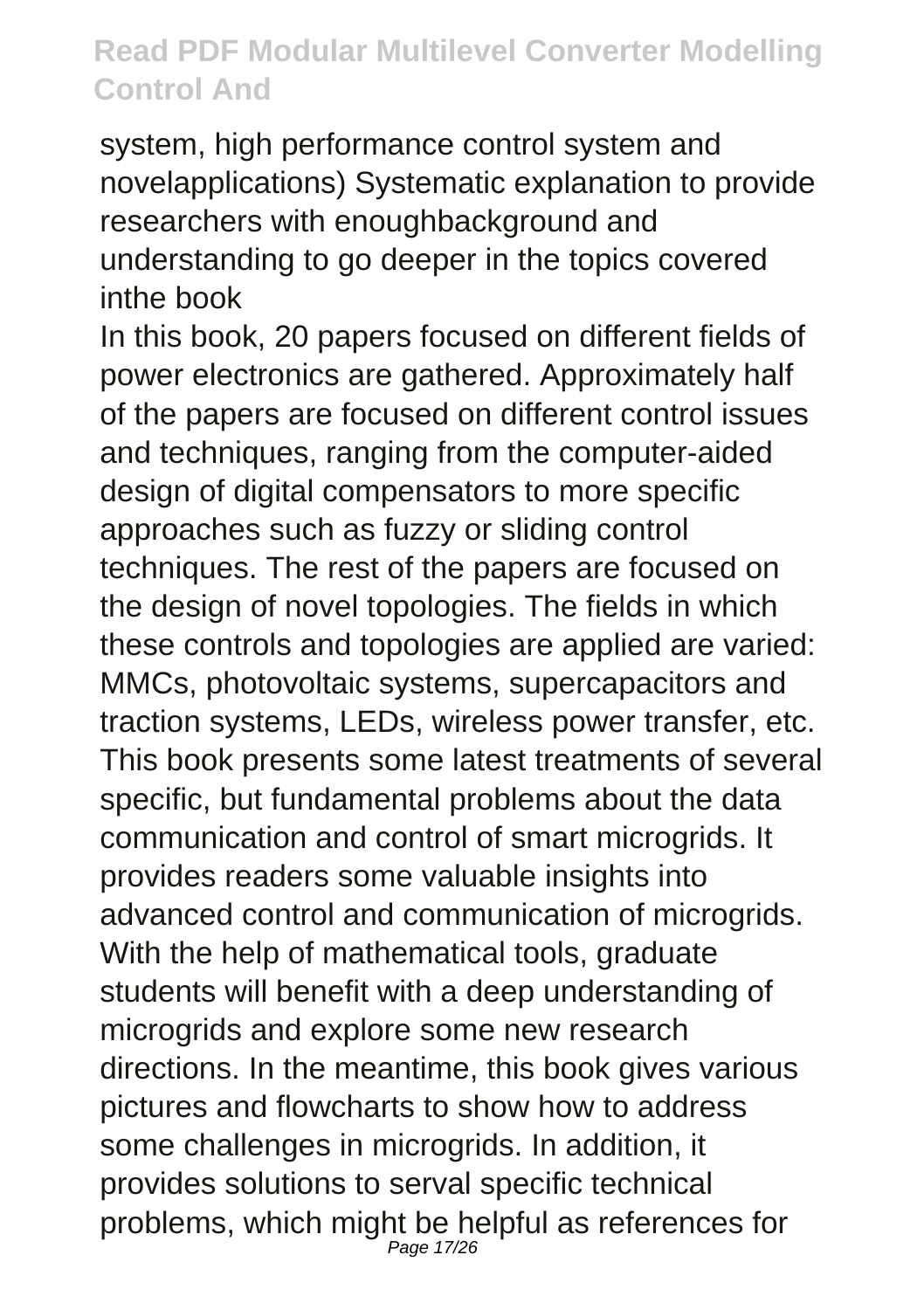the R&D staff about power systems in utilities and industry. Specifically, the book introduces the applications of advanced control methods such as sliding mode control and model predictive control for microgrids. After getting in-depth understanding of these advanced control methods, the readers are able to design their own improved controllers for not only microgrids, but also for other real-world power plants. Besides, the readers will also learn how to design distributed transaction mechanisms for power market based on the cutting edge blockchain technology.

High penetration of fluctuating renewable power units, such as wind turbines and photo voltaic systems, and new heavy loads, such as electrical vehicles and heat pumps, which so far might not be controlled according to the actual distribution grid condition, but rather according to actual consumption of the devices, influences the distribution grid in several ways, and it may lead to voltage disturbances, frequency deviations and harmonic content beyond limits. Over voltages might be generated at power production which is too high, whereas under voltage might occur at heavy load situations; both phenomena might be seen at the same distribution radial, where harmonic injections can also come from the devices, if equipped with power converters. This has led to the main target object for this book being power quality in distribution grids. This book offers 10 papers regarding power quality issues at distribution grids. It looks into hosting capacity issues, stability analysis, reliability assessment, mitigation of voltage rise using reactor installation, power quality assessments, harmonic analysis and damping, frequency control in weak and isolated power systems, and the focus is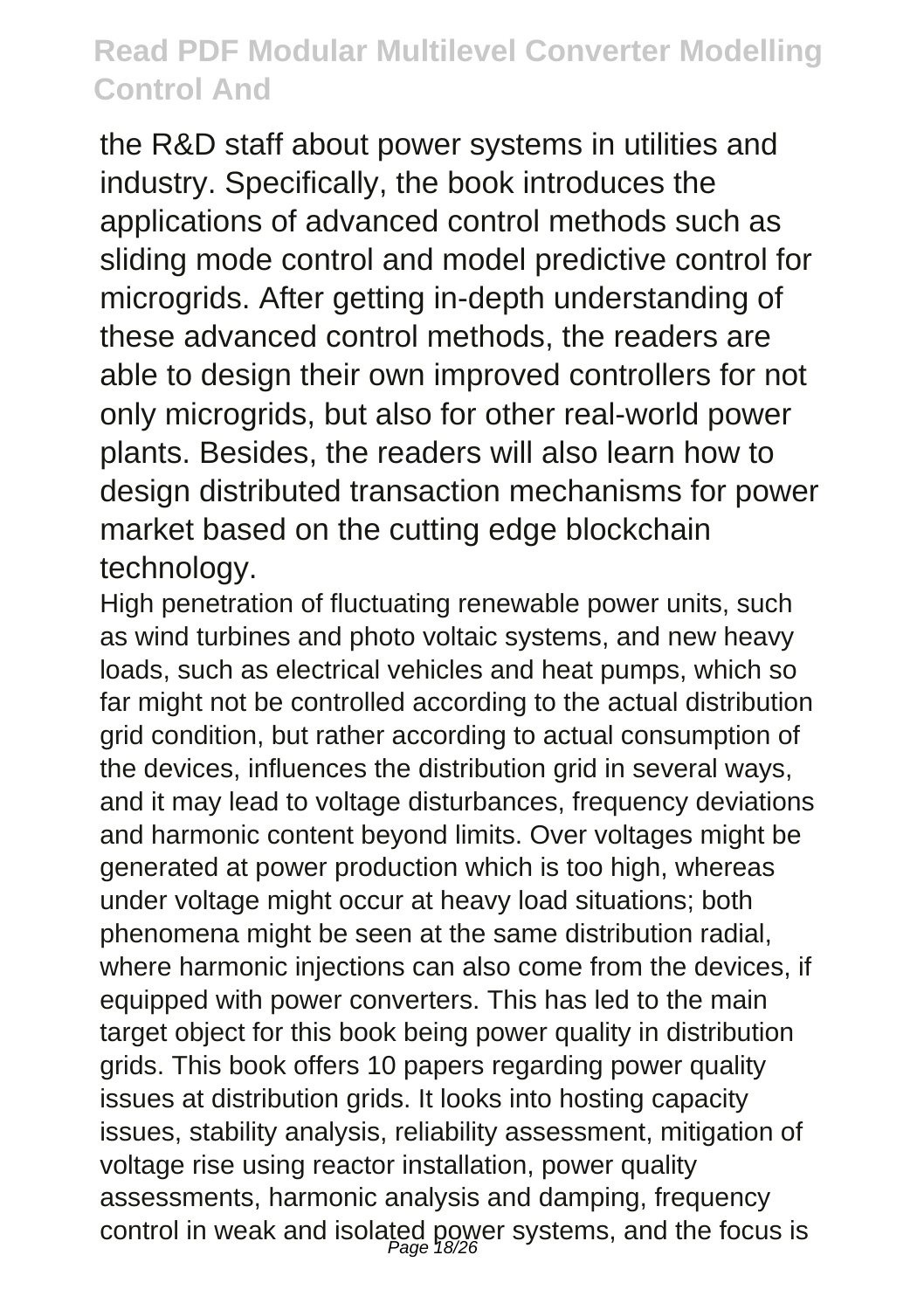therefore broad within the overall topic of power quality. Nowadays the Modular Multilevel Cascaded Converter (MMCC) is a family of emerging high-voltage multilevel converters that are configured with a cascaded connection of identical submodules with low-voltage ratings by distinct topological structures. The MMCC system is featured with a high quantity of coupled system variables (converter currents and floating submodule voltages) and abundant discrete control inputs (submodule switching states). To guarantee a stable and optimal system operation, it is a fundamental challenge to fully model and control these variables. This thesis addresses two frameworks for the control-oriented MMCC modeling as well as the hierarchical analysis. The first framework in Part I presents a comprehensive classification of MMCC topologies, analyzes them by replacing converter branches with continuous controllable voltage sources and develops a unified modeling procedure for current and branch energy, aiming for a general understand of MMCC in the context of continuous system theory. The second framework aims to develop an explicit relation between submodule switching states and MMCC system variables, which preserves the characteristics of discrete switched system. Two practical direct control methods, e.g., fast reduced control set and event-based method, are proposed, which achieves comparable harmonic performance and obviously improved submodule voltage balancing under the premise of the same switching frequency as the conventional submodulevoltage-sorting method.

Control of Power Electronic Converters, Volume Two gives the theory behind power electronic converter control and discusses the operation, modelling and control of basic converters. The main components of power electronics systems that produce a desired effect (energy conversion, robot motion, etc.) by controlling system variables (voltages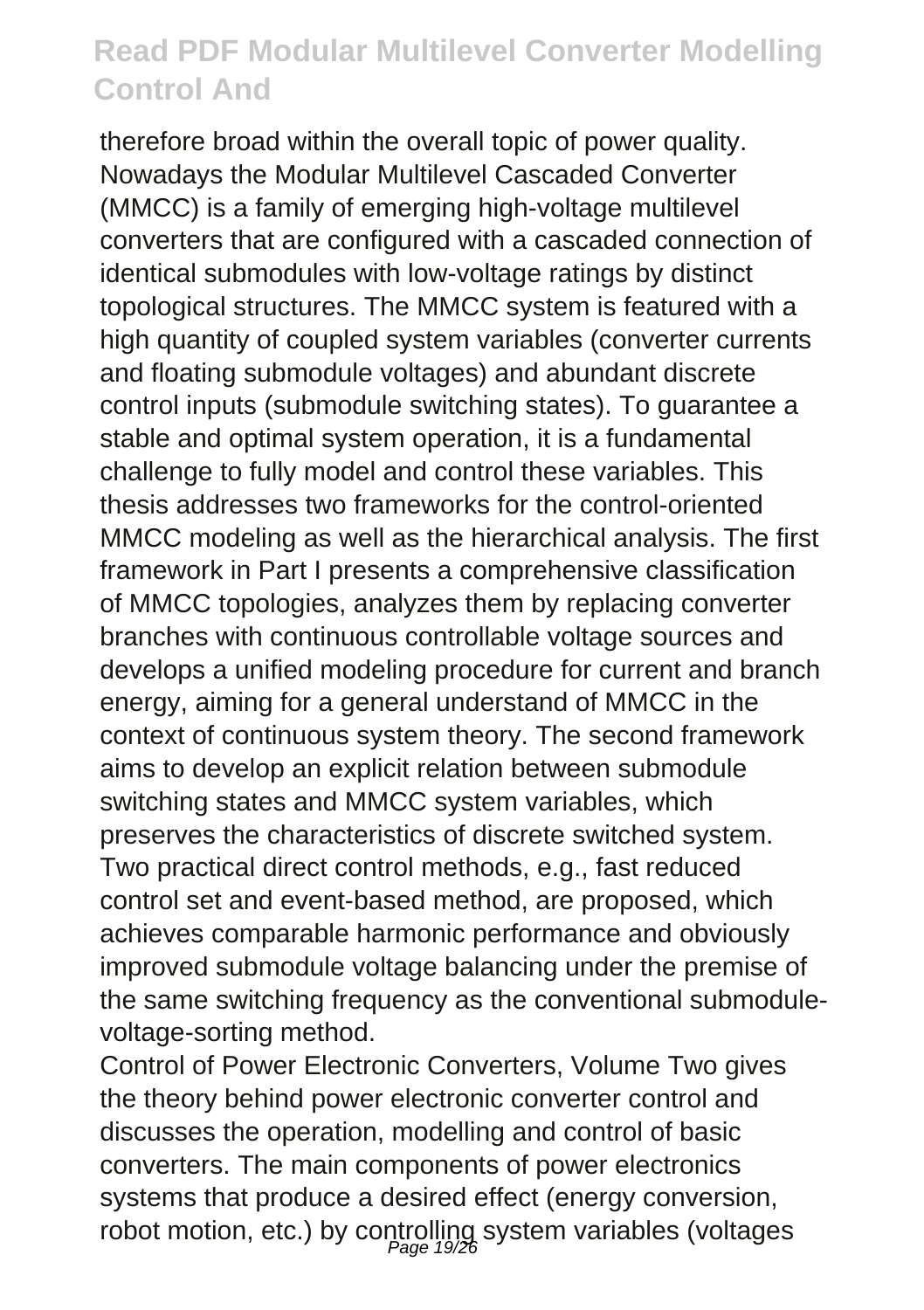and currents) are thoroughly covered. Both small (mobile phones, computer power supplies) and very large systems (trains, wind turbines, high voltage power lines) and their power ranges, from the Watt to the Gigawatt, are presented and explored. Users will find a focused resource on how to apply innovative control techniques for power converters and drives. Discusses different applications and their control Explains the most important controller design methods, both in analog and digital Describes different, but important, applications that can be used in future industrial products Covers voltage source converters in significant detail Demonstrates applications across a much broader context The offshore wind sector's trend towards larger turbines, bigger wind farm projects and greater distance to shore has a critical impact on grid connection requirements for offshore wind power plants. This important reference sets out the fundamentals and latest innovations in electrical systems and control strategies deployed in offshore electricity grids for wind power integration. Includes: All current and emerging technologies for offshore wind integration and trends in energy storage systems, fault limiters, superconducting cables and gas-insulated transformers Protection of offshore wind farms illustrating numerous system integration and protection challenges through case studies Modelling of doubly-fed induction generators (DFIG) and full-converter wind turbines structures together with an explanation of the smart grid concept in the context of wind farms Comprehensive material on power electronic equipment employed in wind turbines with emphasis on enabling technologies (HVDC, STATCOM) to facilitate the connection and compensation of large-scale onshore and offshore wind farms Worked examples and case studies to help understand the dynamic interaction between HVDC links and offshore wind generation Concise description of the voltage source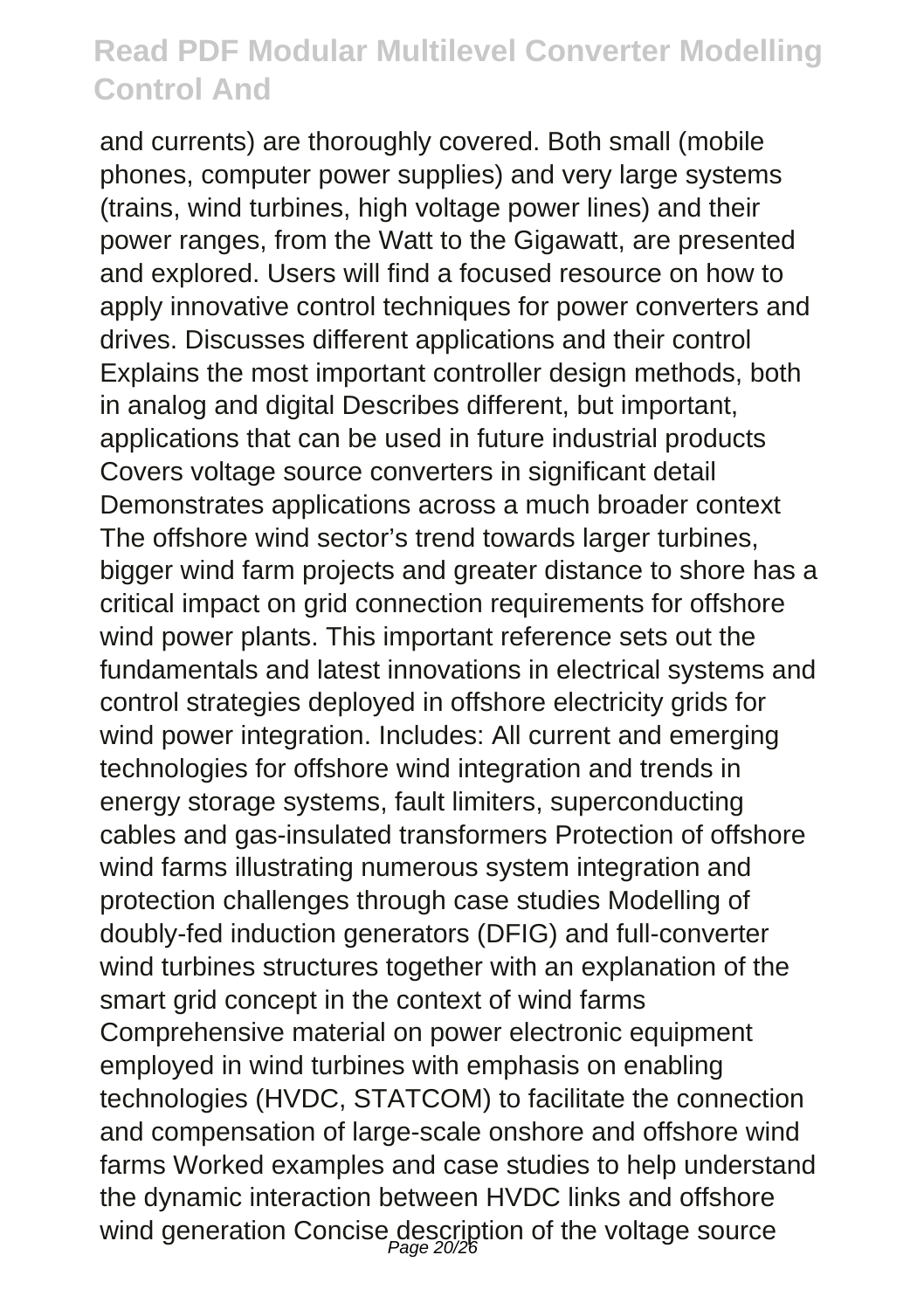converter topologies, control and operation for offshore wind farm applications Companion website containing simulation models of the cases discussed throughout Equipping electrical engineers for the engineering challenges in utilityscale offshore wind farms, this is an essential resource for power system and connection code designers and pratitioners dealing with integation of wind generation and the modelling and control of wind turbines. It will also provide highlevel support to academic researchers and advanced students in power and renewable energy as well as technical and research staff in transmission and distribution system operators and in wind turbine and electrical equipment manufacturers.

In this original book on model predictive control (MPC) for power electronics, the focus is put on high-power applications with multilevel converters operating at switching frequencies well below 1 kHz, such as medium-voltage drives and modular multi-level converters. Consisting of two main parts, the first offers a detailed review of three-phase power electronics, electrical machines, carrier-based pulse width modulation, optimized pulse patterns, state-of-the art converter control methods and the principle of MPC. The second part is an in-depth treatment of MPC methods that fully exploit the performance potential of high-power converters. These control methods combine the fast control responses of deadbeat control with the optimal steady-state performance of optimized pulse patterns by resolving the antagonism between the two. MPC is expected to evolve into the control method of choice for power electronic systems operating at low pulse numbers with multiple coupled variables and tight operating constraints it. Model Predictive Control of High Power Converters and Industrial Drives will enable to reader to learn how to increase the power capability of the converter, lower the current distortions, reduce the filter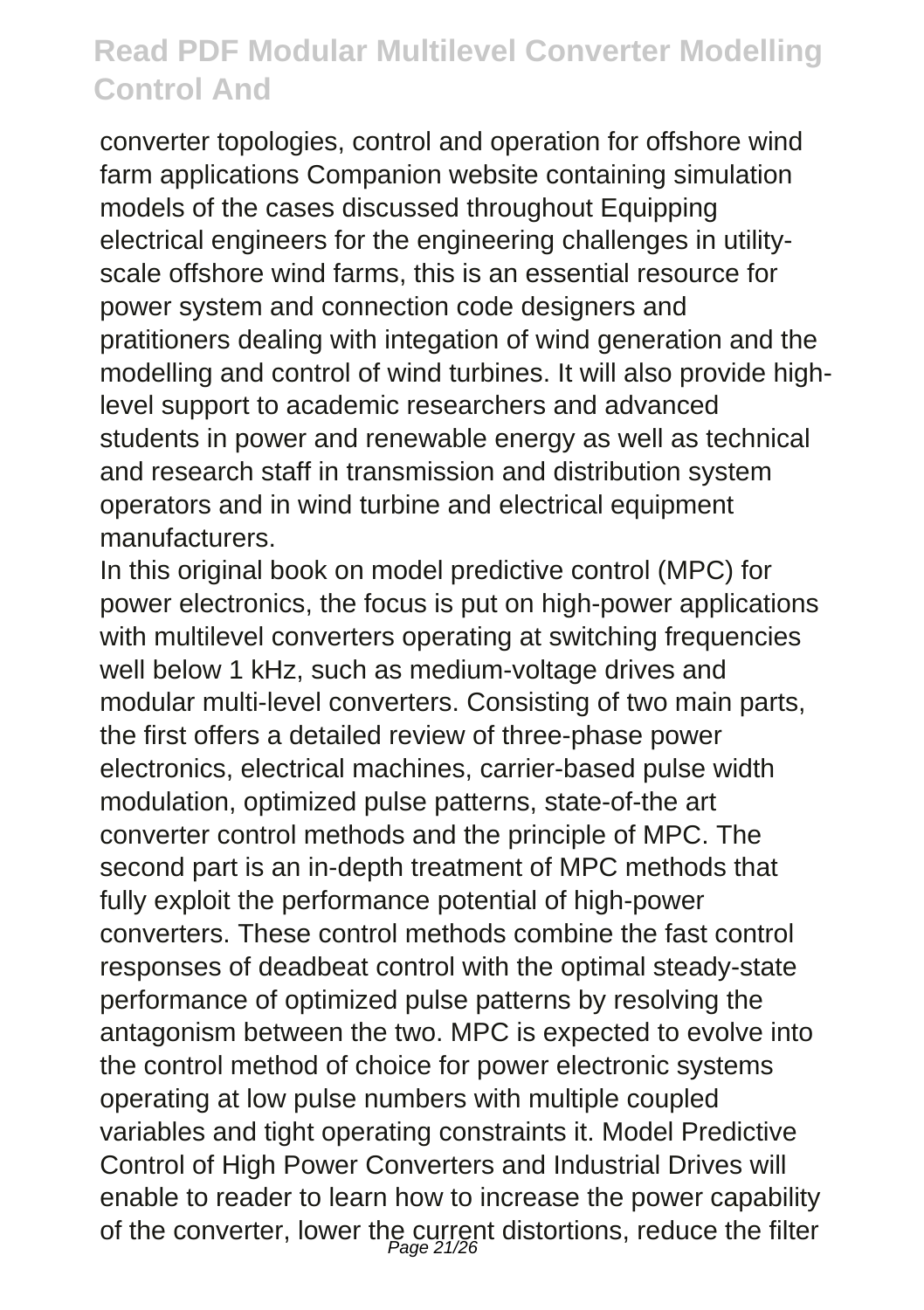size, achieve very fast transient responses and ensure the reliable operation within safe operating area constraints. Targeted at power electronic practitioners working on controlrelated aspects as well as control engineers, the material is intuitively accessible, and the mathematical formulations are augmented by illustrations, simple examples and a book companion website featuring animations. Readers benefit from a concise and comprehensive treatment of MPC for industrial power electronics, enabling them to understand, implement and advance the field of high-performance MPC schemes.

The book focuses on new theoretical results and techniques in the field of intelligent systems and control. It provides indepth studies on a number of major topics such as Multi-Agent Systems, Complex Networks, Intelligent Robots, Complex System Theory and Swarm Behavior, Event-Triggered Control and Data-Driven Control, Robust and Adaptive Control, Big Data and Brain Science, Process Control, Intelligent Sensor and Detection Technology, Deep learning and Learning Control Guidance, Navigation and Control of Flight Vehicles and so on. Given its scope, the book will benefit all researchers, engineers, and graduate students who want to learn about cutting-edge advances in intelligent systems, intelligent control, and artificial intelligence.

The book presents selected, extended and peer reviewed papers from the International Multiconference on System, Automation and Control held Leipzig in 2016. These are complemented with solicited contributions by international experts. This volume is devoted to power electronics in renewable energy systems as well as to hybrid renewable energy systems.

Design, Control and Application of Modular Multilevel Converters for HVDC Transmission Systems is a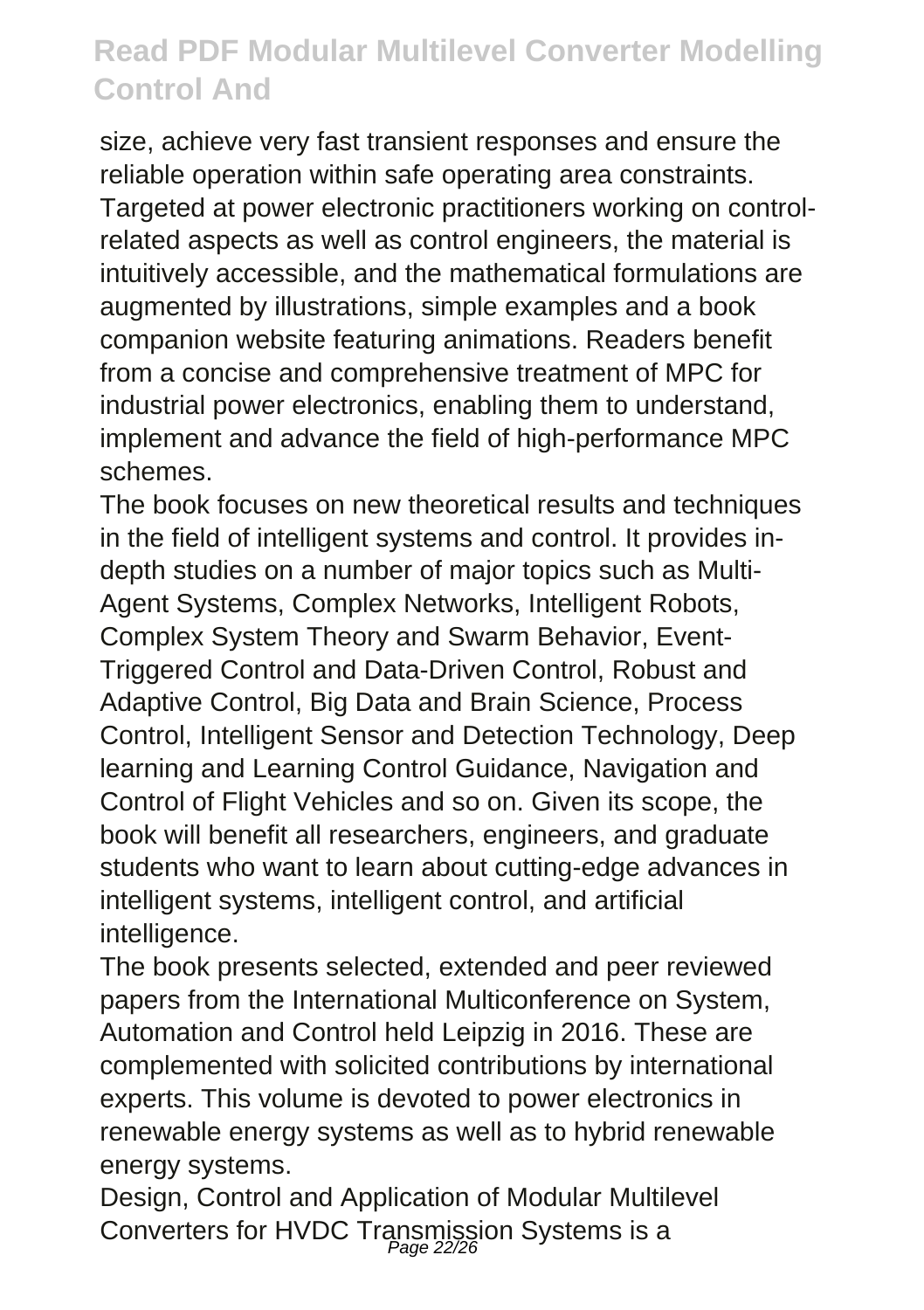comprehensive guide to semiconductor technologies applicable for MMC design, component sizing control, modulation, and application of the MMC technology for HVDC transmission. Separated into three distinct parts, the first offers an overview of MMC technology, including information on converter component sizing, Control and Communication, Protection and Fault Management, and Generic Modelling and Simulation. The second covers the applications of MMC in offshore WPP, including planning, technical and economic requirements and optimization options, fault management, dynamic and transient stability. Finally, the third chapter explores the applications of MMC in HVDC transmission and Multi Terminal configurations, including Supergrids. Key features: Unique coverage of the offshore application and optimization of MMC-HVDC schemes for the export of offshore wind energy to the mainland. Comprehensive explanation of MMC application in HVDC and MTDC transmission technology. Detailed description of MMC components, control and modulation, different modeling approaches, converter dynamics under steady-state and fault contingencies including application and housing of MMC in HVDC schemes for onshore and offshore. Analysis of DC fault detection and protection technologies, system studies required for the integration of HVDC terminals to offshore wind power plants, and commissioning procedures for onshore and offshore HVDC terminals. A set of selfexplanatory simulation models for HVDC test cases is available to download from the companion website. This book provides essential reading for graduate students and researchers, as well as field engineers and professionals who require an in-depth understanding of MMC technology. An invaluable academic reference for the area of high-power converters, covering all the latest developments in the field High-power multilevel converters are well known in industry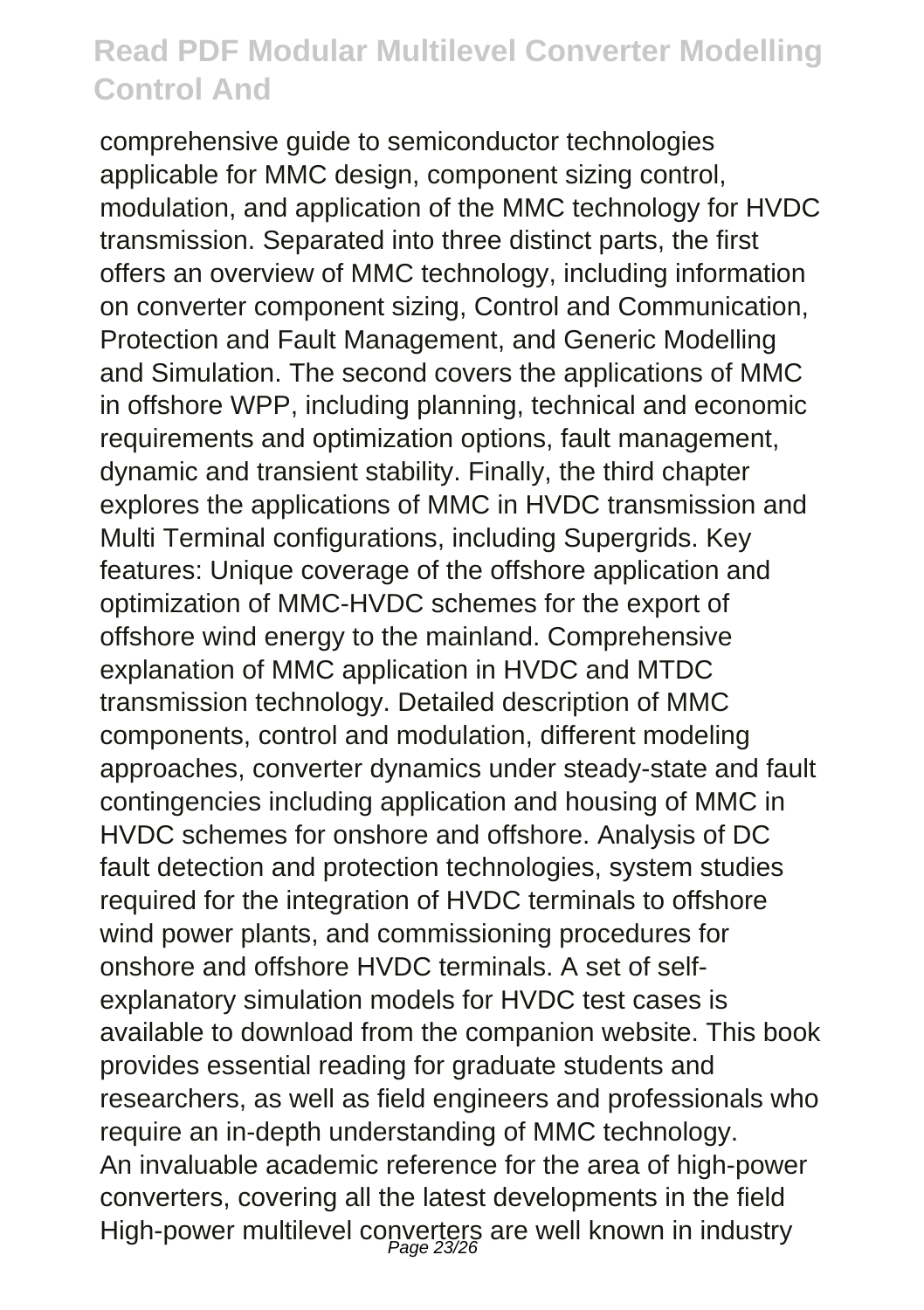and academia as one of the preferred choices for efficient power conversion. Over the past decade, several power converters have been developed and commercialized in the form of standard and customized products that power a wide range of industrial applications. Currently, the modular multilevel converter is a fast-growing technology and has received wide acceptance from both industry and academia. Providing adequate technical background for graduate- and undergraduate-level teaching, this book includes a comprehensive analysis of the conventional and advanced modular multilevel converters employed in motor drives, HVDC systems, and power quality improvement. Modular Multilevel Converters: Analysis, Control, and Applications provides an overview of high-power converters, reference frame theory, classical control methods, pulse width modulation schemes, advanced model predictive control methods, modeling of ac drives, advanced drive control schemes, modeling and control of HVDC systems, active and reactive power control, power quality problems, reactive power, harmonics and unbalance compensation, modeling and control of static synchronous compensators (STATCOM) and unified power quality compensators. Furthermore, this book: Explores technical challenges, modeling, and control of various modular multilevel converters in a wide range of applications such as transformer and transformerless motor drives, high voltage direct current transmission systems, and power quality improvement Reflects the latest developments in high-power converters in medium-voltage motor drive systems Offers design guidance with tables, charts graphs, and MATLAB simulations Modular Multilevel Converters: Analysis, Control, and Applications is a valuable reference book for academic researchers, practicing engineers, and other professionals in the field of high power converters. It also serves well as a textbook for graduate-level students.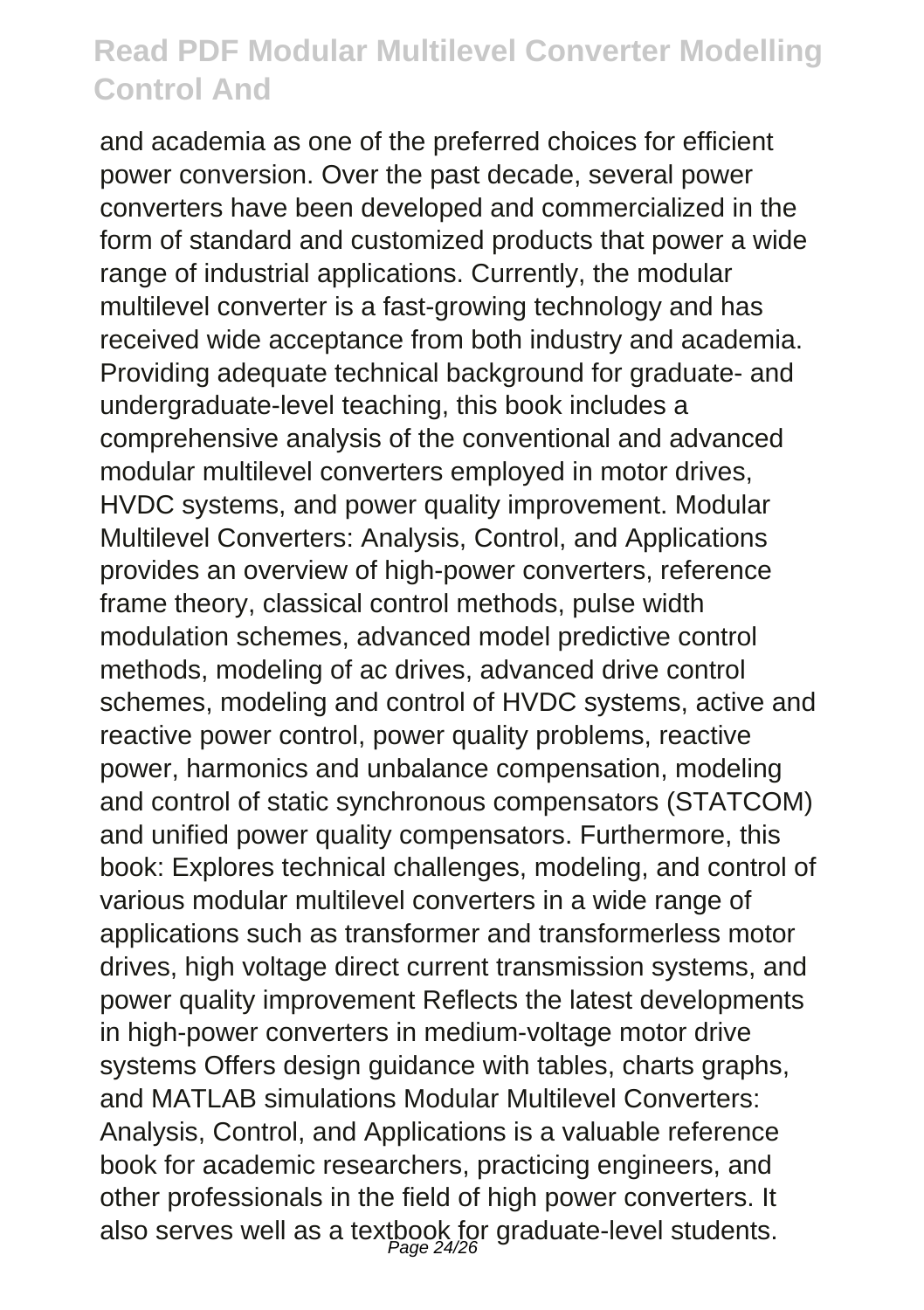#### Modular Multilevel ConvertersAnalysis, Control, and ApplicationsJohn Wiley & Sons

In this book, nine papers focusing on different fields of power electronics are gathered, all of which are in line with the present trends in research and industry. Given the generality of the Special Issue, the covered topics range from electrothermal models and losses models in semiconductors and magnetics to converters used in high-power applications. In this last case, the papers address specific problems such as the distortion due to zero-current detection or fault investigation using the fast Fourier transform, all being focused on analyzing the topologies of high-power highdensity applications, such as the dual active bridge or the Hbridge multilevel inverter. All the papers provide enough insight in the analyzed issues to be used as the starting point of any research. Experimental or simulation results are presented to validate and help with the understanding of the proposed ideas. To summarize, this book will help the reader to solve specific problems in industrial equipment or to increase their knowledge in specific fields.

In recent years, power electronics have been intensely contributing to the development and evolution of new structures for the processing of energy. They can be used in a wide range of applications ranging from power systems and electrical machines to electric vehicles and robot arm drives. In conjunction with the evolution of microprocessors and advanced control theories, power electronics are playing an increasingly essential role in our society. Thus, in order to cope with the obstacles lying ahead, this book presents a collection of original studies and modeling methods which were developed and published in the field of electrical energy conditioning and control by using circuits and electronic devices, with an emphasis on power applications and industrial control. Researchers have contributed 19 selected